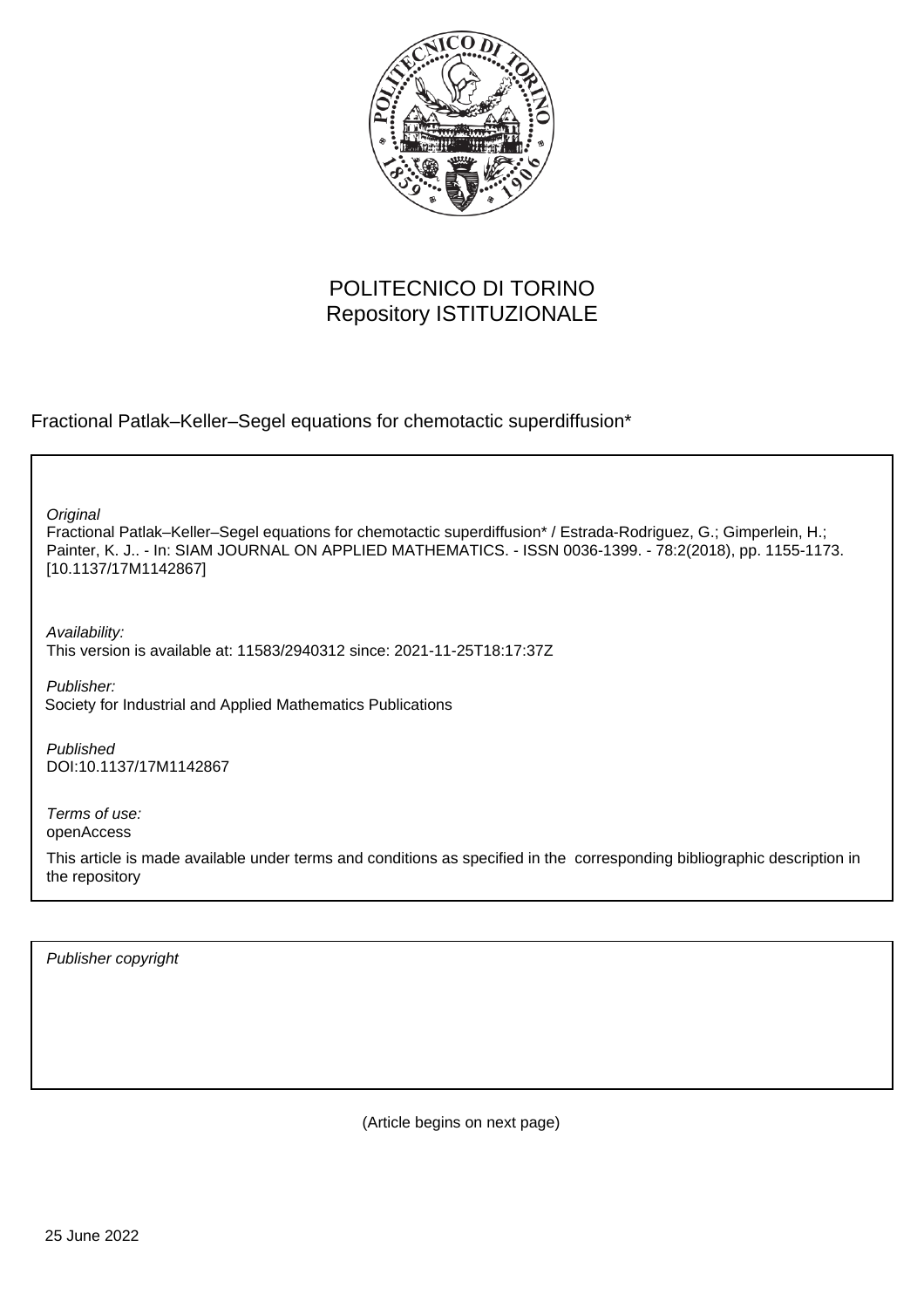### FRACTIONAL PATLAK-KELLER-SEGEL EQUATIONS FOR CHEMOTACTIC SUPERDIFFUSION<sup>∗</sup>

GISSELL ESTRADA-RODRIGUEZ<sup>†</sup>, HEIKO GIMPERLEIN<sup>†‡</sup>, AND KEVIN J. PAINTER<sup>†§</sup>

Abstract. The long range movement of certain organisms in the presence of a chemoattractant can be governed by long distance runs, according to an approximate Lévy distribution. This article clarifies the form of biologically relevant model equations: We derive Patlak-Keller-Segel-like equations involving nonlocal, fractional Laplacians from a microscopic model for cell movement. Starting from a power-law distribution of run times, we derive a kinetic equation in which the collision term takes into account the long range behaviour of the individuals. A fractional chemotactic equation is obtained in a biologically relevant regime. Apart from chemotaxis, our work has implications for biological diffusion in numerous processes.

Key words. Chemotaxis, Patlak-Keller-Segel equation, velocity-jump model, nonlocal diffusion, Lévy walk, cell motility.

AMS subject classifications. 92C17, 35R11, 35Q92

1. Introduction. Chemotaxis is the directed movement response of a cell or organism to some chemical concentration gradient, and has been identified in areas as diverse as microbiology  $[4, 9, 32]$ , developmental biology  $[16]$ , immunosurveillance [28, 46], cancer development [50] and animal movement [25, 47].

Motivated by these applications, chemotaxis and related phenomena have received significant attention in the theoretical community, e.g. see the reviews [20, 21]. Modelling approaches range from microscopic to macroscopic, with the early and seminal contributions of Patlak [38] and Keller and Segel [23, 24], respectively, providing examples. Chemotactic models derived from microscopic perspectives have tended to follow standard assumptions on the behaviour of individuals, usually assuming that the search strategy follows a biased random walk. In particular, the distribution of times between reorientations by the cells/organisms is taken to follow a Poisson distribution, as backed up by observations of E. coli such as  $[9]$ , and the result is a Fickian-type diffusive flux when a continuous approximation is derived.

In this work, motivated by real world examples (discussed in Subsection 1.1), we assume the motion follows a long-tailed distribution of run times. From a microscopic model for chemosensitive movement we derive fractional Patlak-Keller-Segel equations for the density  $(\bar{u})$  of some chemotactic population in the presence of a chemoattractant (of concentration  $\rho$ ). The fractional Patlak-Keller-Segel system obtained here

<sup>∗</sup>Submitted to the editors DATE.

Funding: H. G. acknowledges support by ERC Advanced Grant HARG 268105. G. E. R. was supported by The Maxwell Institute Graduate School in Analysis and its Applications, a Centre for Doctoral Training funded by the UK Engineering and Physical Sciences Research Council (grant EP/L016508/01), the Scottish Funding Council, Heriot-Watt University and the University of Edinburgh. K. J. P. acknowledges support from the Politecnico di Torino for a Visiting Professorship award.

<sup>†</sup>Maxwell Institute for Mathematical Sciences and Department of Mathematics, Heriot-Watt University, Edinburgh, EH14 4AS, United Kingdom [\(ge5@hw.ac.uk,](mailto:ge5@hw.ac.uk) [h.gimperlein@hw.ac.uk,](mailto:h.gimperlein@hw.ac.uk) [k.painter@hw.ac.uk\)](mailto:k.painter@hw.ac.uk).

<sup>‡</sup> Institute for Mathematics, University of Paderborn, Warburger Str. 100, 33098 Paderborn, Germany.

<sup>§</sup>Politecnico di Torino, Dipartimento di Scienze Matematiche, Corso Duca degli Abruzzi, 24, 10129 Torino TO, Italy.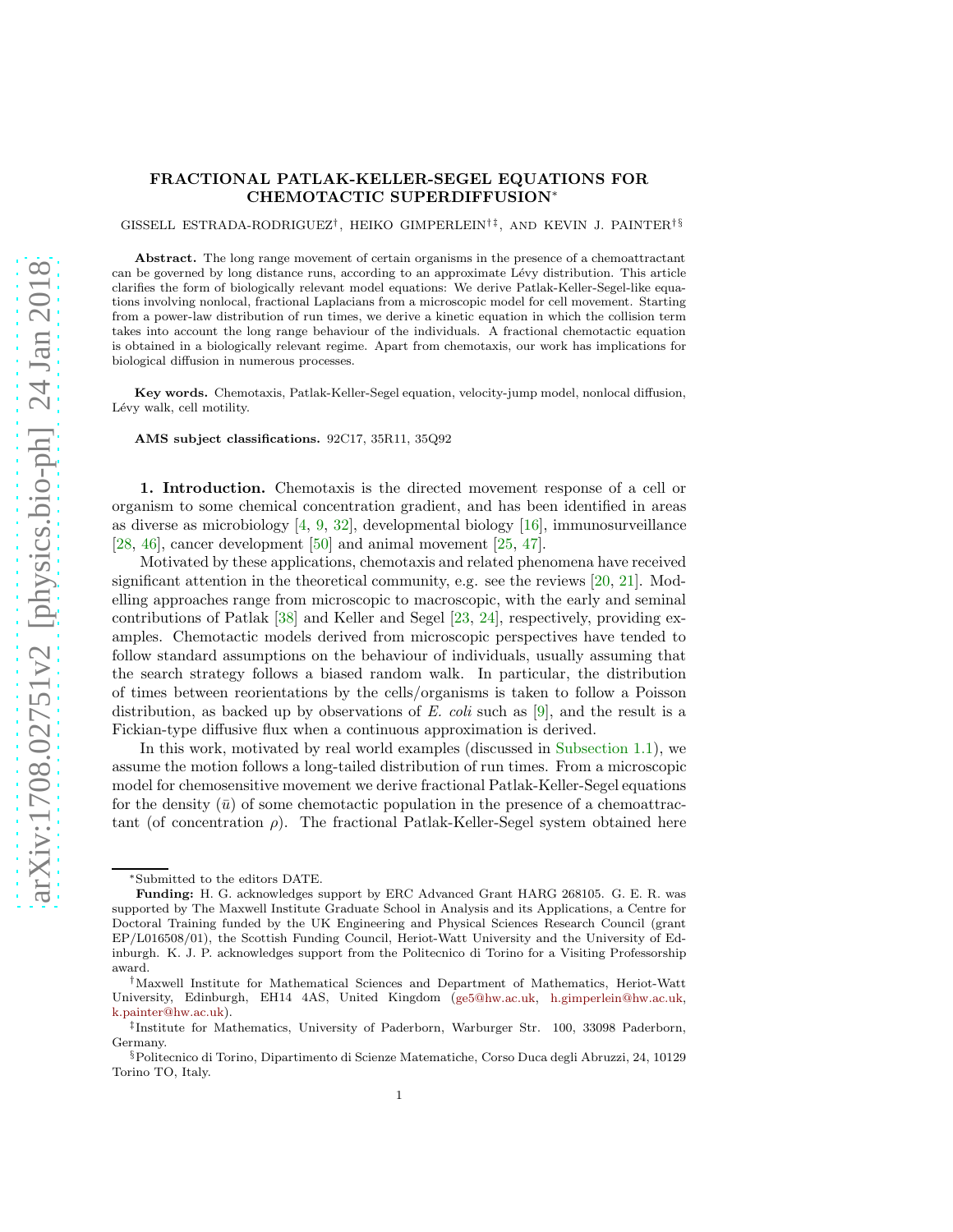is

(1) 
$$
\partial_t \bar{u} = c_0 \nabla \cdot (D_\alpha \nabla^{\alpha-1} \bar{u} - \chi \bar{u} \nabla \rho), \n\partial_t \rho = D_\rho \Delta \rho + f(\bar{u}, \rho).
$$

 $\nabla^{\alpha-1}$  denotes a fractional gradient which interpolates between ballistic motion ( $\alpha =$ 1) and ordinary diffusion ( $\alpha = 2$ ); note that the case  $\alpha = 2$  corresponds to the classic formulation of Patlak-Keller-Segel equations proposed phenomenologically in [23]. The second equation is of standard reaction-diffusion form, assuming that the chemical diffusion with coefficient  $D_{\rho}$  is not affected by the nonlocal behaviour of the organisms. The chemotactic population is governed by a diffusion term with coefficient  $D_{\alpha}$  (defined at the end of Section 6) that represents a random component to motility, and a chemotactic flux of advective type, where the advection is proportional to the chemical gradient. The function  $\chi$  is commonly referred to as the chemotactic sensitivity. In the case of constant  $D_{\alpha}$  we obtain an honest fractional Laplacian, namely,  $\nabla \cdot \nabla^{\alpha-1} = c(-\Delta)^{\alpha/2}$  for  $1 < \alpha < 2$ . Unlike recent analyses which obtain fractional behaviour in different contexts (e.g.  $[43]$  and  $[6]$ ), we consider the derivation from a fully microscopic description, according to how the concentration and gradient of chemoattractant influences the movement of individual organisms.

Starting from a velocity jump model in which an individual performs occasional long jumps according to an approximate Lévy distribution, we derive the appropriate kinetic-transport equation where the collision term describes the nonlocal motion. We then use a perturbation argument and an appropriate hyperbolic scaling in space and time, obtaining system (1) in the limit.

1.1. Lévy walks and motivating examples. Our work is motivated by experimental results which indicate the presence of behaviour with characteristics similar to a L´evy walk as an alternative search strategy, particularly when chemoattractants, food or other targets are sparse or rare; examples include [19, 29, 30, 40]. In contrast to Brownian motion, a Lévy walk includes a non-negligible probability for long positional jumps. In a biological context these "long jumps" correspond to persisting in a single direction of motion for a substantially longer time than in typical random walks. The distribution of runs asymptotically behaves like a power-law distribution with finite mean, but unbounded variance. While for Brownian motion the mean squared displacement  $\langle x^2 \rangle$  of a particle is a linear function of time, for a power-law distribution with power  $1 < \alpha < 2$ ,  $\langle x^2 \rangle \sim t^{2/\alpha}$  grows faster for large times. The exponent  $\alpha = 1$  corresponds to ballistic transport, while  $\alpha = 2$  is the case of normal diffusion. For a review of Lévy walk models and their ubiquitous appearance we refer to [51].

To motivate the present modelling, we describe two systems in which organisms with well documented chemotactic responses have been suggested to display Lévy walk characteristics. Moreover, we note that Lévy walk behaviour has been suggested in numerous biological contexts, e.g. immune cells [19], ecology [11] and human populations [41].

**1.1.1.** E. coli. The chemotactic behaviour of the bacterium E. coli has been extensively studied, such that more is known for its signalling pathways and mechanistic control of chemotaxis than for any other system  $[26]$ . Motile E. coli carry long flagella that allow them to move in "run and tumble" fashion: counterclockwise rotation of flagella results in their bundling, and smooth swimming occurs with an approximately fixed heading; rotation clockwise results in outward flaying, and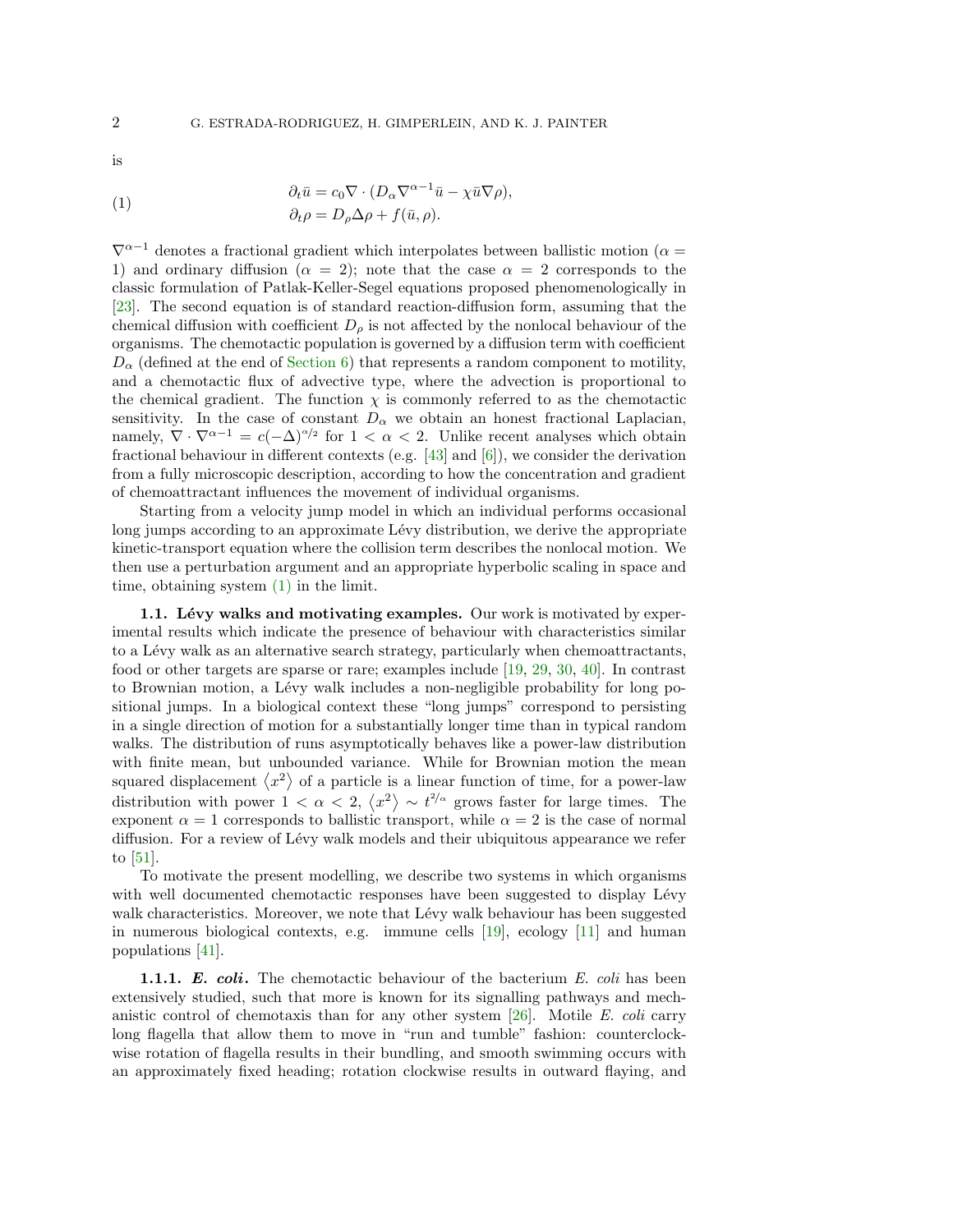the bacterium tumbles randomly while maintaining an almost fixed position. In the presence of a chemoattractant, rotation is controlled by a signalling pathway, where attachment of the chemical to a membrane bound receptor induces signalling to the flagellum's rotatory machinery. Chemotaxis is achieved by increasing the run time when the cell experiences an increasing attractant gradient, so that on average an individual spends more time moving up gradients than down them.

While classic experiments [9] indicate that the distribution of tumbling events for E. coli follows a Poisson distribution, more recent experiments [27] have shown that (for mediums where the attractant is absent) the distribution of runs can have a heavy tail, suggesting that the bacteria may follow a Lévy walk in particular environments. A theoretical study carried out in  $[44]$  suggested that temporal fluctuations of a key protein in the signalling pathway of  $E$ . coli can induce power-law distributions of the run times, in agreement with the previous experimental results [27]. A modelling study in [33] suggested that the switch from local (Brownian) to nonlocal (Lévy) search in particular depends on CheR activity (a cytoplasmic signalling protein regulating receptor activity). In the case of fluctuating CheR, the running behaviour of E. coli followed a power-law distribution, while for constant CheR it followed a Brownian motion. Simulations showed that for the case of fluctuating CheR, bacteria subsequently found food faster as switching between long and short runs allowed them to leave nutrient depleted patches and reinitiate searching.

**1.1.2.** Dictyostelium discoideum  $(Dd)$ . Similar findings have been suggested in the searching strategy of certain amoeboid cells, and in particular the cellular slime mold  $Dd$ .  $Dd$  is the classic model system for studying chemotaxis behaviour in eukaryotic cells, displaying a complex life cycle in which it switches between unicellular ("vegetative swarming", in which single cells migrate, consume and divide) and multicellular (cells self-organise into a collective of  $\sim 10^5$  cells and behave as a single organism) phases. The chemotactic response of  $Dd$  to the chemoattractant cAMP is well known to control multicellular phases [10], but chemotaxis is also a crucial mechanism for finding food during vegetative phases; for example, chemotaxis to folic acid allows Dd to seek out folate-secreting bacteria prey [37].

A study of Levandowski et al. [29], where a group of 17 soil amoeba of 8 different types were isolated and tracked in a medium free of nutrients, revealed that the mean squared displacement could follow a power-law distribution, suggesting the Lévy walk model as an approach to describe the movement of these organisms. Nevertheless, the study also remarked that the duration of the experiment may not be sufficient to see if cells switched to a normal distribution at longer times.

A more recent research explored the motility of Dd and Polysphondylium palladium cells in a food free medium [30], with authors concluding that cells bias their motion by remembering the last turn and subsequently performing long runs without changing direction for  $\sim 9 \text{ min.}$  Experiments tracked 12 cells, obtaining the trajectories for each cell at different run times (results reproduced in Figure 1). For short run times  $(0.4 \text{ min} < \tau < 5 \text{ min})$  the trajectories appear to be almost ballistic, while for larger run times ( $\tau > 30$  min) the trajectories lie between normal diffusion and ballistic transport, suggesting a superdiffusion-like behaviour. These results are also reflected in their measurements of the cell velocities at different run times. Characteristics of the type of motion observed in [30] suggest that these cells do not specifically perform a Lévy walk, but a form of long directionally persistent random walk.

Finally, a study on the search strategy of wild type AX3 Dictyostelium cells in the absence of attractant [45] indicated that starved cells search for food in larger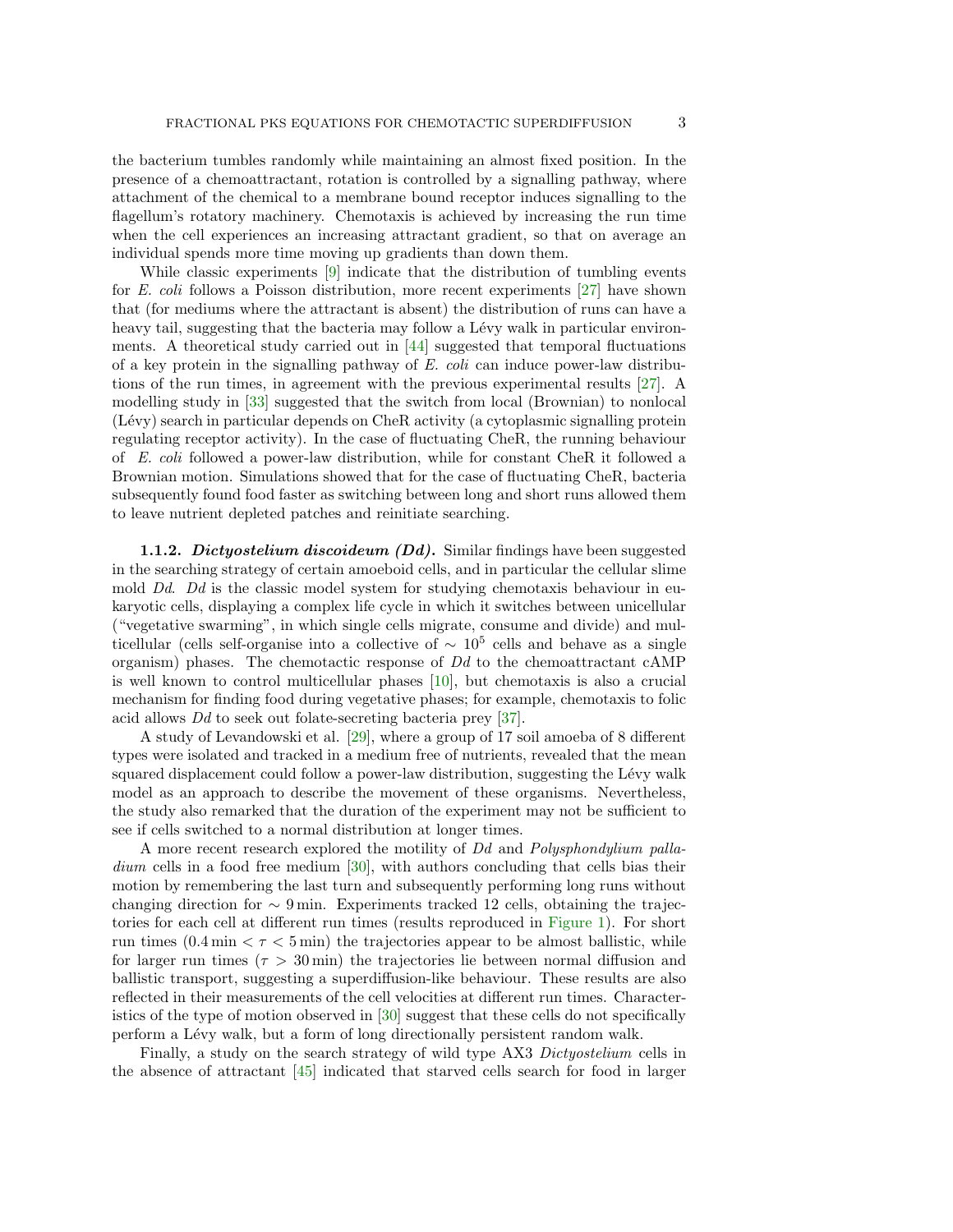

FIG. 1. Reproduction of the data reported in [30]. Average of the mean squared displacement  $\langle x(t)^2 \rangle$  of 12 cells, where  $x(t)^2$  was averaged over all pairs of time points for each trajectory. As described in  $[30]$ , each cell was followed for  $8-10$  hrs with a sampling interval of 10 s.

areas not by increasing their speed but by biasing towards very long runs. In other words, cells changed their strategy from making a very localized search to expanding the search area through persisting in their motion in a single direction.

1.2. Outline. This paper is organized in the following way. In Section 2 we discuss the assumptions for the type of motion of the organism that we are modelling. In Section 3 we derive the resulting kinetic equation, and in Section 4 we introduce the relevant scaling regime. Section 5 deals with the derivation of the "collision operator" that describes the actual dynamics of the organism or cell, and finally in Section 6 we obtain the fractional Patlak-Keller-Segel equation.

2. Model assumptions. Motivated by the experimental results in [27] and [30] we model a population of organisms moving in a medium in  $\mathbb{R}^n$ , containing some chemical (with concentration  $\rho = \rho(\mathbf{x}, t)$ ) that acts as an attractant. We assume that each individual performs a biased random walk according to the distribution of  $\rho$  with the following properties:

- 1. The interactions between individuals are taken to be negligible. This assumption is reasonable for the descriptions of experiments on  $Dd$  above (tracking spatially distributed cells) and for swimming  $E.$  coli, where the intracellular separation is often at least one order of magnitude greater than the cell diameter (e.g. [9]).
- 2. Starting at position  $x$  and time t, we assume an individual runs in direction θ for some time τ, called the "run time". Typical trajectories are shown in Figure 2 for different run time distributions.
- 3. The individuals are assumed to move with constant forward speed c, following a straight line motion between reorientations.
- 4. Each time the individual stops it selects a new direction  $\eta$  according to a distribution  $k(\mathbf{x}, t, \theta; \eta)$  which only depends on  $|\theta - \eta|$ . The choice of new direction is taken here to be independent of the chemical concentration or gradient.
- 5. The reorientation is assumed to be (effectively) instantaneous.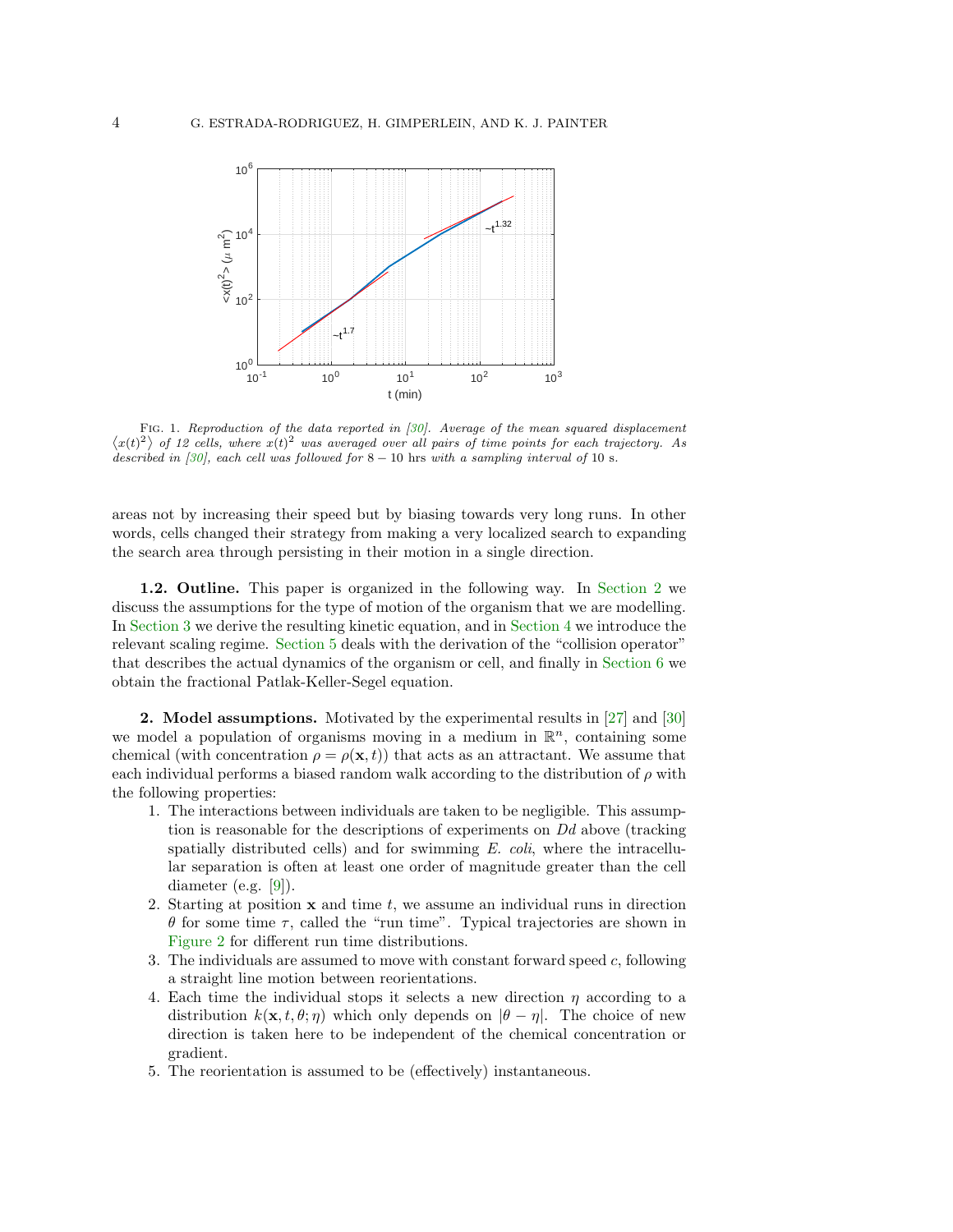6. The running<sup>1</sup> probability  $\psi$ , which is defined as the probability that an individual moving in some fixed direction does not stop until time  $\tau$ , is taken to depend on the environment surrounding the individual (specifically, the concentration  $\rho$  and its gradient  $D^{\theta}\rho$ ). Consequently, the stopping rate  $\beta$ will also depend on  $\rho$  and  $D^{\theta}\rho$ .



FIG. 2. Illustration of trajectories of a Brownian motion (2a) and a Lévy walk (2b) in two dimensions. The Brownian motion trajectory was obtained using a running probability function  $\psi = e^{-\tau}$  and for the Lévy walk  $\psi = \left(\frac{1}{1+\tau}\right)^{\alpha}$  for  $\alpha = 1.5$ . The angle  $\theta$  for the new direction is chosen from a uniform distribution in both cases.

The above assumptions are particularly relevant for the run and tumble motion of E. coli and similar bacteria which bias their run length according to the chemical concentration. For example, the speed c of such bacteria is typically between  $10 30 \mu m/s$  and the average length of a run is approximately ten times the cell body length [8, 9, 31]. Further, tumbling durations are known to be approximately 0.11 s, an order of magnitude shorter than typical run times ( $\sim$  1.3 s), so reorientations can be assumed to be instantaneous [8, 9]. Nevertheless, the above assumptions can be modified for cells like Dictyostelium and leukocytes [1], under appropriate re-examination. Even the motion of larger organisms, such as butterflies, can be described by a persistent or correlated random walk with underlying characteristics similar to those described above [22, 35].

2.1. Turn angle distribution. Recall that when an individual reorients in an isotropic medium, the new direction chosen,  $\eta$ , is symmetrically distributed with respect to the previous direction,  $\theta$  [1]. In this case

(2) 
$$
k(\mathbf{x}, t, \theta; \eta) = \ell(\mathbf{x}, t, |\eta - \theta|),
$$

where  $\ell$  represents a distribution and  $|\eta - \theta|$  denotes the distance between two directions on the unit sphere S.

For E. coli and certain other cells, an inhomogeneous medium (i.e. heterogeneous chemoattractant concentration) generates a variable run length, such that the run length is increased when the cell experiences an increasing concentration of ligand. The turn angle, however, is not affected by the concentration [7] since the bacteria

<sup>&</sup>lt;sup>1</sup>In probability this is also known as survival probability, where the "event" in this case is to stop. Hence "survival" in that context refers to the probability of continuing to move in the same direction for some time  $\tau$ .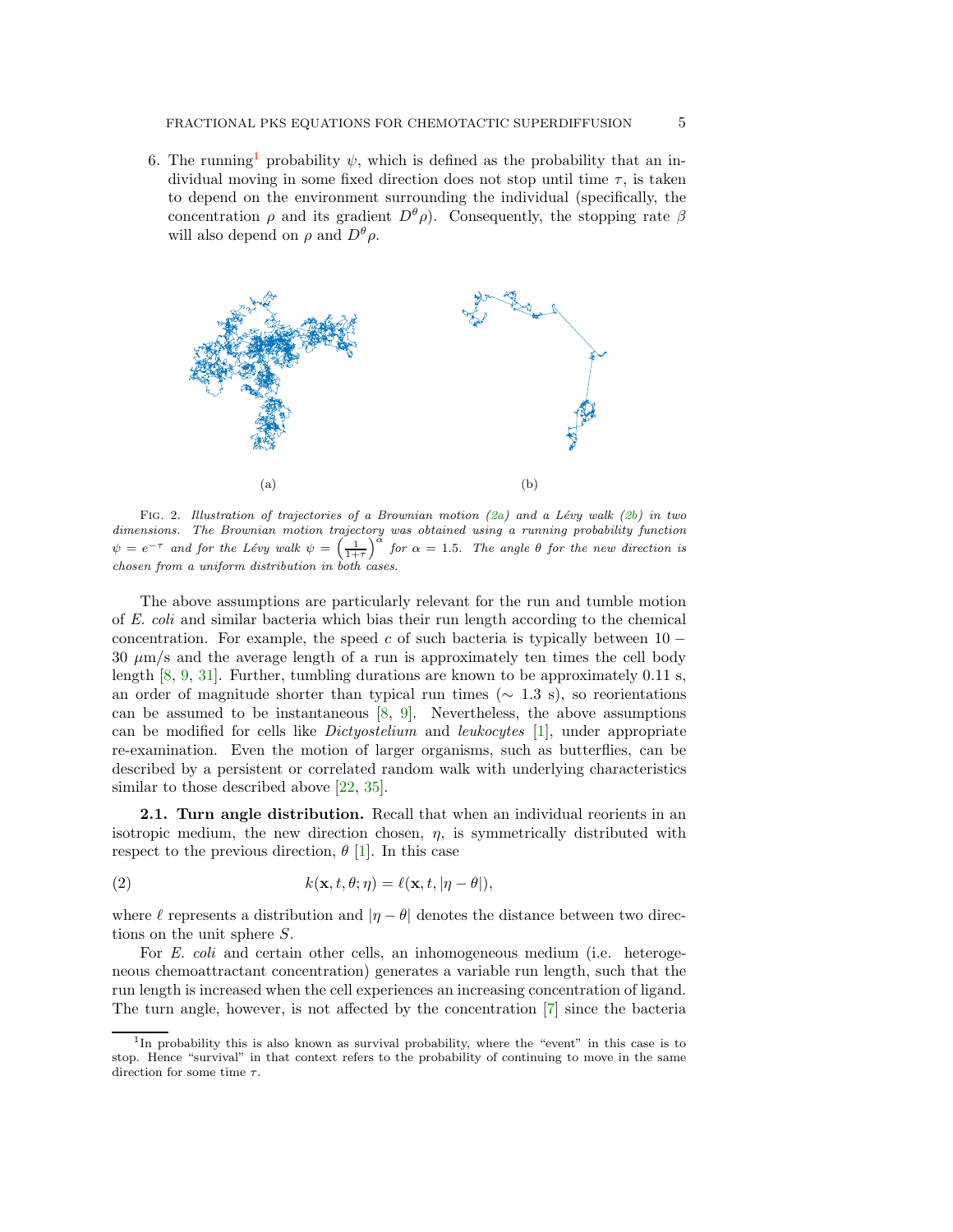are believed to be too small to directly sense a chemoattractant gradient [17]. Hence, during the reorientation we assume that cells choose a new direction from the distribution  $\ell$ , while the stopping frequency  $\beta$  during the subsequent run is taken to depend on the ligand concentration.

We should note that in the case of larger cells, such as *leukocytes* or Dd, a cell can sense a chemoattractant gradient without moving (i.e. the cell is large enough to assess it directly), and hence their next direction at a turn can also be directly influenced by the gradient. In this case the turn angle distribution  $k$  would not be symmetric but biased according to the concentration and total gradient of the attractant. We do not consider this extension here.

**2.2. Running probability.** As described earlier, the motion of E. coli depends on the concentration of chemoattractant via intracellular signalling molecules that control the tumbling phase. As shown in  $[27]$ , under certain conditions E. coli can perform occasional long jumps with a corresponding power-law distribution of run lengths. To describe motion in such environmental conditions, we assume the following power distribution with exponent  $\alpha$  for the running probability:

(3) 
$$
\psi(\cdot,\theta,\tau) = \left(\frac{\mathcal{S}(\rho,D^{\theta}\rho)}{\mathcal{S}(\rho,D^{\theta}\rho)+\tau}\right)^{\alpha}.
$$

 $\psi$  describes the probability that an individual running in direction  $\theta$  stops after time τ. Here  $S(\rho, D^{\theta} \rho) = \tau_0(\rho) + \tau_1(\rho) D^{\theta} \rho$ . The dot denotes dependence on space and time  $(\mathbf{x}, t) \in \mathbb{R}^n \times \mathbb{R}^+$ .

As a remark, we note that the above choice of  $\psi$  is possibly more relevant when the concentration of  $\rho$  is small, i.e. when individuals need to do more searching. In regions of large  $\rho$  it may be relevant to revert to a more classic (exponential/Poisson) choice, e.g. as in [1]: see the discussion at the end of the paper.

The running probability  $\psi$  is related to the stopping frequency via

(4) 
$$
\psi(\cdot,\theta,\tau) = \exp\left(-\int_0^{\tau} \beta(\mathbf{x} + cs\theta, t+s, \theta, s)ds\right).
$$

This means that the probability of running for time  $\tau$  without stopping is equal to the exponential of the cumulative stopping frequency. Therefore, the stopping frequency during a run phase is given by

(5) 
$$
\beta(\cdot,\theta,\tau) = \frac{\alpha}{\tau_0 + \tau_1 D^{\theta} \rho + \tau},
$$

in a quasi-static approximation.

Remark 2.1. As discussed in [36], the manner by which the chemoattractant concentration affects motion (and consequently the equations) heavily depends on the magnitude of the perturbation that is considered in the stopping frequency:  $\beta(\cdot,\theta,\tau) = \beta_0 + \beta_1(\cdot,\theta,\tau,D^{\theta}\rho)$  where  $\beta_1$  is of lower order in  $\varepsilon$ , in the sense of Section 6. Note that here we consider that only the second term  $\beta_1$  depends on  $\rho$ . Additive perturbations of  $\psi$ , e.g.

(6) 
$$
\psi(\cdot,\theta,\tau)=(1-\varepsilon^z)\left(\frac{\varepsilon^{\mu}\tau_0(\rho)+\varepsilon^{\mu}\tau_1(\rho)D^{\theta}_{\varepsilon}\rho}{\varepsilon^{\mu}\tau_0(\rho)+\varepsilon^{\mu}\tau_1(\rho)D^{\theta}_{\varepsilon}\rho+\tau}\right)^{\alpha}+\varepsilon^z e^{-\tau C(\rho,D^{\theta}_{\varepsilon}\rho)},
$$

give rise to perturbations in  $\beta$  for large  $\tau$  as well. For the choice (6) with  $z \leq 0$  we would also obtain a fractional Patlak-Keller-Segel type of equation as in Section 6.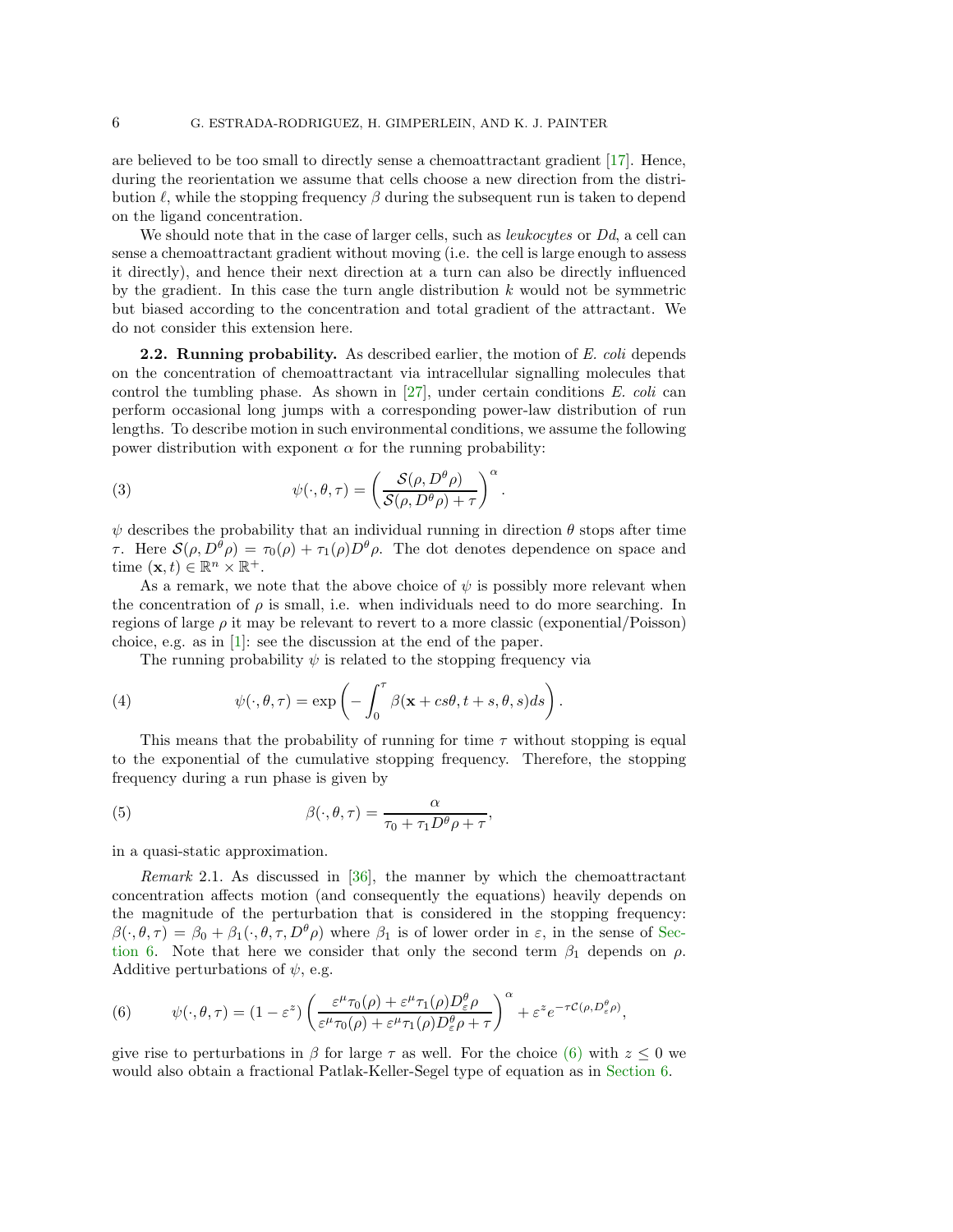3. Model equations. We consider the assumptions from Section 2 and are guided by Alt's approach in [1, 2]. For a population of total density  $\sigma(\mathbf{x}, t, \theta, \tau)$ , where individuals at  $(\mathbf{x}, t)$  move in direction  $\theta$  for some time  $\tau$ , the governing equations of motion are given by

(7) 
$$
(\partial_{\tau} + \partial_t + c\theta \cdot \nabla) \sigma(\cdot, \theta, \tau) = -(\beta \sigma) (\cdot, \theta, \tau),
$$

(8) 
$$
\sigma(\cdot, \eta, 0) = \int_0^t \int_S (\beta \sigma)(\cdot, \theta, \tau) k(\cdot, \theta; \eta) d\theta d\tau.
$$

The kinetic-transport equation (7) is analogous to the Boltzmann equation, where the collision term in this case describes the behaviour of the individuals for classical velocity jump models of bacteria. It is well known that in a suitable asymptotic limit one obtains diffusion-like equations for the macroscopic (or observable) density of bacteria,

$$
\bar{u}(\mathbf{x},t) := \frac{1}{|S|} \int_S \int_0^t \sigma(\cdot,\theta,\tau) d\tau d\theta.
$$

The left hand side of (7) describes the temporal variation and transport of the density  $\sigma$ , while the right hand side gives the density of individuals "left behind" due to tumbling, occurring with frequency  $\beta(\cdot,\theta,\tau)$ . The individuals that tumble undertake a reorientation process and choose a new direction  $\eta$  with probability  $k(\cdot, \theta; \eta)$ , i.e. the turn angle distribution. This process is explicitly described by the initial conditions in the run time  $\tau$  in Equation (8), where the left hand side is the total density of individuals starting a new run ( $\tau = 0$ ). This density is equal to the total population at  $(x, t)$  oriented across all directions on the surface S and with different run times  $\tau$ .

Note that we consider Equations (7) and (8) in the whole space  $\mathbb{R}^n$ , thereby avoiding any specification of boundary conditions and allowing our approach to be applicable to a wide variety of systems. Further discussion of the boundary conditions is provided in the conclusions.

Using the method of characteristics, we can find the solution of equation  $(7)$ ,

(9) 
$$
\sigma(\cdot,\theta,\tau) = \sigma(\mathbf{x}-c\theta\tau,t-\tau,\theta,0)\exp\left(\int_0^{\tau}-\beta(\mathbf{x}+cs\theta,t+s,\theta,s)ds\right).
$$

Experimentally measuring the density  $\sigma$  at each  $\tau$  is infeasible, and therefore we write system  $(7)-(8)$  in terms of a new density

(10) 
$$
\bar{\sigma}(\cdot,\theta) = \int_0^t \sigma(\cdot,\theta,\tau) d\tau,
$$

which describes the density of the population in  $x$  at time  $t$  and moving in direction θ. Integrating over τ in (7)-(8) we obtain

(11) 
$$
\partial_t \bar{\sigma} + c\theta \cdot \nabla \bar{\sigma} = \sigma(\cdot, \theta, 0) - \int_0^t (\beta \sigma)(\cdot, \theta, \tau) d\tau,
$$

where  $\sigma(\mathbf{x}, t, \theta, 0)$  is analogous to  $(8)$  and is given by

(12) 
$$
\sigma(\cdot,\theta,0)=\int_0^t\int_S(\beta\sigma)(\cdot,\eta,\tau)k(\cdot,\eta;\theta)d\eta d\tau.
$$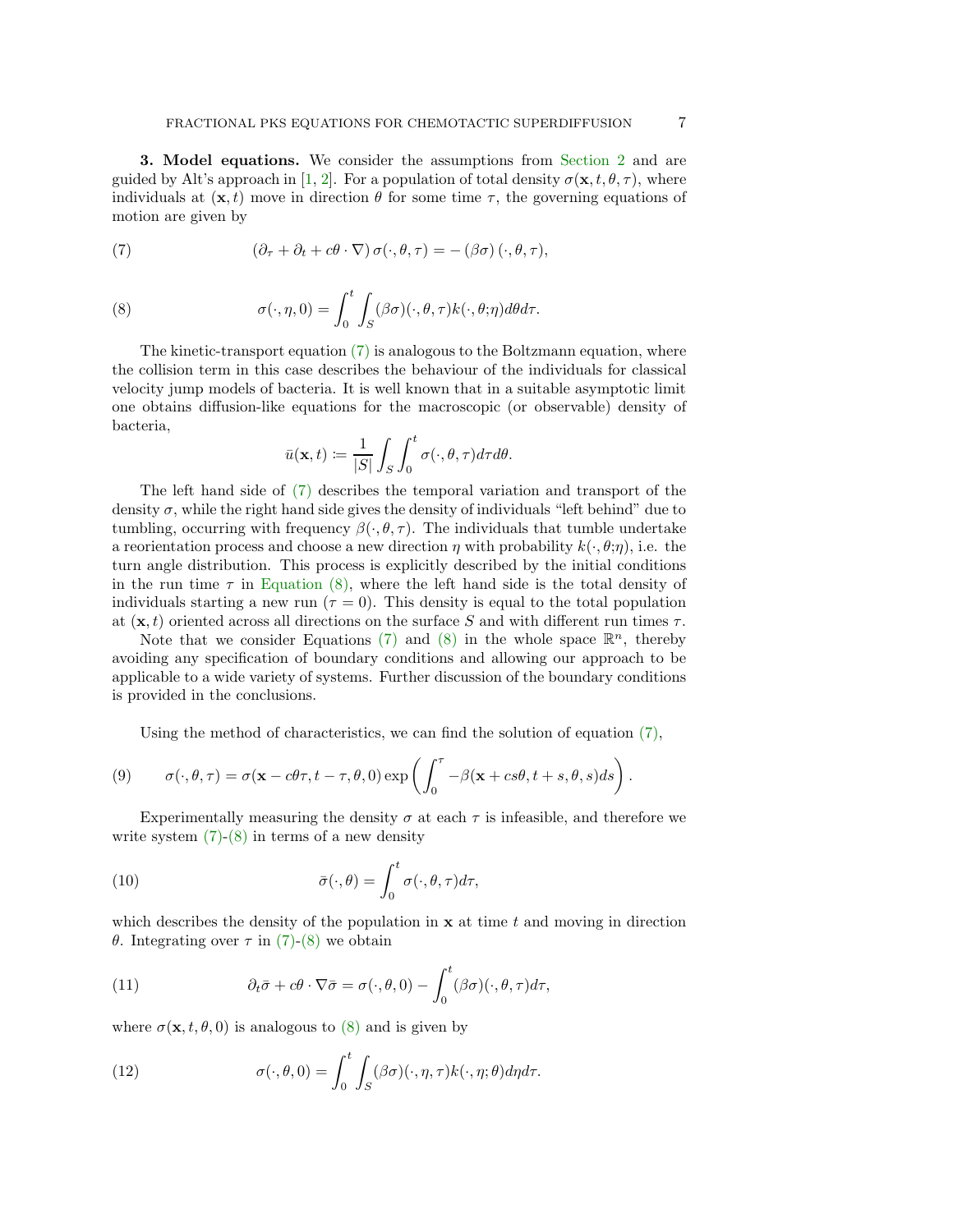Biologically, it is crucial that the stopping frequency  $\beta$  will depend not only on the concentration at a given point  $(x, t)$ , but also on the gradient of the concentration along a run  $[42]$ , such that

$$
\beta(\cdot,\theta,\tau) = \beta_0(\rho(\mathbf{x},t), D^\theta \rho(\mathbf{x},t)), \text{ where } D^\theta \rho = \partial_t \rho + c\theta \cdot \nabla \rho.
$$

This dependence of  $\beta$  on  $\rho$  reflects a memory process in the intracellular signalling pathway that allows the individual to assess the variation in the chemoattractant concentration along the run.

The turn angle operator T describes the effect of changing from direction  $\theta$  to a new direction  $\eta$ . It is given by

(13) 
$$
T\phi(\eta) = \int_{S} k(\cdot,\theta;\eta)\phi(\theta)d\theta.
$$

Some of its basic properties are discussed in Appendix A. Using  $T$ , the differentialintegral equation  $(11)$  can be re-written, with  $(12)$ , as

(14)  
\n
$$
\partial_t \bar{\sigma} + c\theta \cdot \nabla \bar{\sigma} = \int_S k(\cdot, \eta; \theta) \int_0^t (\beta \sigma)(\cdot, \eta, \tau) d\tau d\eta - \int_0^t (\beta \sigma)(\cdot, \theta, \tau) d\tau
$$
\n
$$
= T \left( \int_0^t (\beta \sigma)(\cdot, \theta, \tau) d\tau \right) - \int_0^t (\beta \sigma)(\cdot, \theta, \tau) d\tau
$$
\n
$$
= -(1 - T) \int_0^t (\beta \sigma)(\cdot, \theta, \tau) d\tau.
$$

4. Scaling. Assume that  $\mathcal X$  and  $\mathcal T$  are the macroscopic space and time scales respectively. Let us also consider that the mean run time  $\bar{\tau}$  is small compared with the macroscopic time  $\mathcal{T}$ , i.e.,  $\varepsilon = \bar{\tau}/\tau \ll 1$  where  $\varepsilon$  is a small parameter. Suppose further that the concentration  $\rho$  is already dimensionless in the sense that it stands for  $\rho/\rho_0$  where  $\rho_0$  is an averaged value of  $\rho$  over  $\mathbb{R}^n$ .

The new dimensionless variables are

$$
t_n = \frac{t}{\mathcal{T}}, \mathbf{x}_n = \frac{\mathbf{x}}{\mathcal{X}}, \tau_n = \frac{\tau}{\bar{\tau}} \text{ and } c_n = \frac{c}{s}.
$$

We consider the scaling

$$
t_n = \varepsilon t
$$
,  $\mathbf{x}_n = \frac{\varepsilon \mathbf{x}}{s}$ ,  $c_n = \varepsilon^{-\gamma} c_0$  and  $\tau_n = \tau \varepsilon^{\mu}$ ,

for  $\mu > 0$  and  $0 < \gamma < 1$ . Equations (3) and (5) become, after substituting the new variables,

(15) 
$$
\psi_{\varepsilon}(\cdot,\theta,\tau) = \left(\frac{\tau_0 \varepsilon^{\mu} + \varepsilon^{\mu} \tau_1 D_{\varepsilon}^{\theta} \rho}{\tau_0 \varepsilon^{\mu} + \varepsilon^{\mu} \tau_1 D_{\varepsilon}^{\theta} \rho + \tau}\right)^{\alpha}
$$

and

(16) 
$$
\beta_{\varepsilon}(\cdot,\theta,\tau) = \frac{\alpha \varepsilon^{\mu}}{\tau_0 \varepsilon^{\mu} + \tau_1 \varepsilon^{\mu} D_{\varepsilon}^{\theta} \rho + \tau}.
$$

Here  $D^{\theta}_{\varepsilon} \rho = \varepsilon \partial_t \rho + \varepsilon^{1-\gamma} c_0 \theta \cdot \nabla \rho$ . The parameters  $\mu$  and  $\gamma$  will be chosen appropriately in Section 6. Note that the scaling chosen here suggests that the macroscopic equation is valid in the scale of the experiments shown in Figure 1.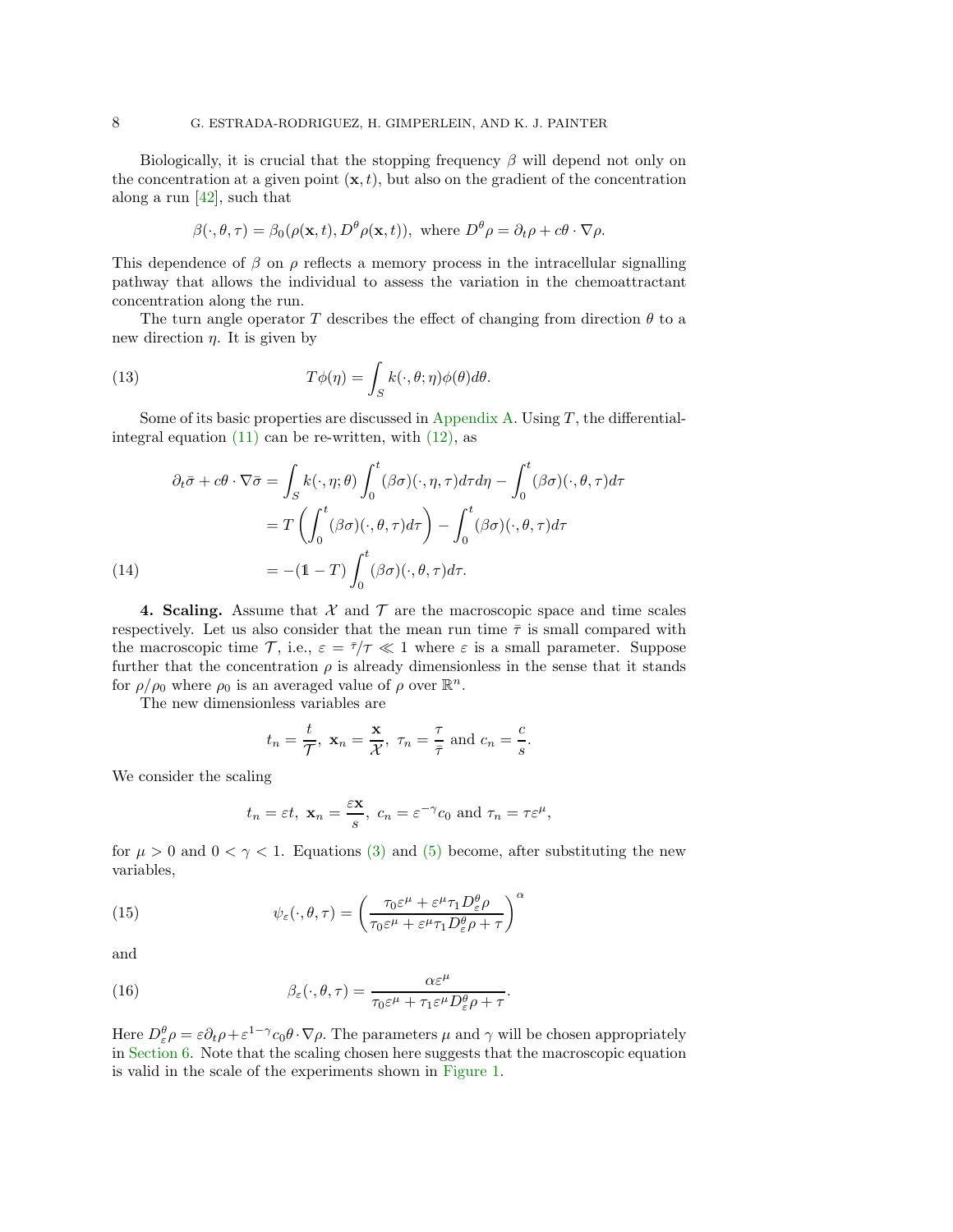The scaling of (14) gives

(17) 
$$
\varepsilon \partial_t \bar{\sigma} + \varepsilon^{1-\gamma} c_0 \theta \cdot \nabla \bar{\sigma} = -(1-T) \int_0^t \beta_{\varepsilon} \sigma d\tau.
$$

Under the appropriate scaling we will pass to the limit when  $\varepsilon \to 0$  and obtain a fractional Patlak-Keller-Segel equation describing the singular limit.

To do so, we first obtain a conservation equation by integrating  $(17)$  over  $\theta$  in the whole sphere  $S$  and use the conservation of particles,  $(50)$ . This gives

$$
\varepsilon \partial_t \frac{1}{|S|} \int_S \bar{\sigma} d\theta + \varepsilon^{1-\gamma} \frac{c_0}{|S|} \nabla \cdot \int_S \theta \bar{\sigma} d\theta = 0.
$$

The mean direction  $\bar{w} = \frac{1}{|S|} \int_S \theta \bar{\sigma} d\theta$  (Appendix A) is calculated in Section 6 in terms of a new density  $\bar{u} = \frac{1}{|S|} \int_S \bar{\sigma} d\theta$ . After substituting the mean direction into the conservation equation we will obtain a nonlocal diffusion equation for  $\bar{u}$ .

5. Derivation of the turning operator. In this section we derive the turning operator, given by a kernel  $\mathcal{B}$ , that describes the behaviour of the individuals.

We define the density of cells leaving the point  $\bf{x}$  for all times  $\tau$  from 0 to t, also called the escape rate, as

(18) 
$$
i(\mathbf{x},t,\theta) = \int_0^t \beta(\mathbf{x},t,\theta,\tau) \sigma(\mathbf{x},t,\theta,\tau) d\tau.
$$

Recalling the expression for the running probability (4) and its relationship to the stopping density function  $\varphi$ ,

(19) 
$$
\varphi(\mathbf{x}, t, \theta, \tau) = -\partial_{\tau} \psi(\mathbf{x}, t, \theta, \tau),
$$

we can write  $\beta$  as

$$
\beta(\mathbf{x},t,\theta,\tau) = \frac{\varphi(\mathbf{x},t,\theta,\tau)}{\psi(\mathbf{x},t,\theta,\tau)}.
$$

Substituting this expression into  $(18)$  and using the solution  $(9)$  obtained from the method of characteristics which is given by

(20) 
$$
\sigma(\mathbf{x}, t, \theta, \tau) = \sigma(\mathbf{x} - c\theta\tau, t - \tau, \theta, 0)\psi(\mathbf{x}, t, \theta, \tau),
$$

we get

(21)  

$$
i(\mathbf{x}, t, \theta) = \int_0^t \varphi(\mathbf{x}, t, \theta, \tau) \sigma(\mathbf{x} - c\theta\tau, t - \tau, \theta, 0) d\tau
$$

$$
= \int_0^t \varphi(\mathbf{x}, t, \theta, t - s) e^{-(t - s)c\theta \cdot \nabla} \sigma(\mathbf{x}, s, \theta, 0) ds,
$$

by letting  $\tau = t - s$ . In order to find the Laplace transform of (21) we expand the term  $\varphi$  in a quasi-static approximation by freezing coefficients at  $t = t_0$ ,

$$
i(\mathbf{x}, t, \theta) = \int_0^t \sum_{k=0}^\infty \frac{(t - t_0)^k}{k!} \partial_t^{(k)} \varphi(\mathbf{x}, t_0, \theta, t - s) e^{-(t - s)c\theta \cdot \nabla} \sigma(\mathbf{x}, s, \theta, 0) ds
$$
  
(22) 
$$
= \int_0^t \varphi(\mathbf{x}, t_0, \theta, t - s) e^{-(t - s)c\theta \cdot \nabla} \sigma(\mathbf{x}, s, \theta, 0) ds + \mathcal{O}\left((t - t_0)\varphi'(\mathbf{x}, t_0, \theta, t - s)\right).
$$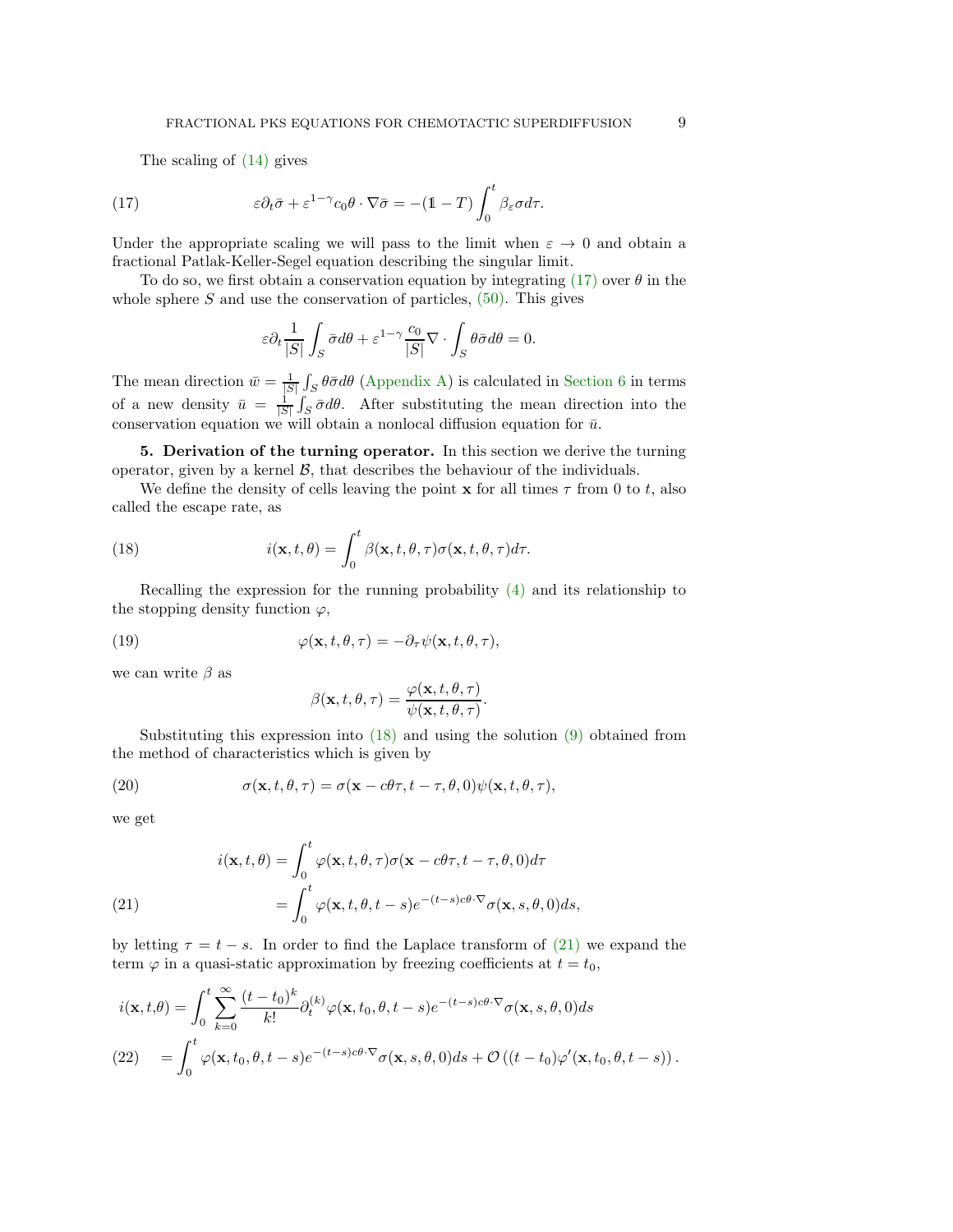We later let  $t_0 \to t$  and keep the leading approximation in the quasi-static regime. The Laplace transform of (21) is

(23)  
\n
$$
\hat{i}(\mathbf{x}, \lambda, \theta) = \hat{\varphi}(\mathbf{x}, t_0, \theta, \lambda + c\theta \cdot \nabla) \Big|_{t_0 = t} \hat{\sigma}(\mathbf{x}, \lambda, \theta, 0) + \mathcal{O}((t - t_0)(\lambda + c\theta \cdot \nabla)\hat{\varphi}(\mathbf{x}, t_0, \theta, \lambda + c\theta \cdot \nabla)).
$$

On the other hand, using the definition of  $\bar{\sigma}$  given in (10) we also have

(24)  
\n
$$
\bar{\sigma}(\mathbf{x}, t, \theta) = \int_0^t \sigma(\mathbf{x} - c\theta\tau, t - \tau, \theta, 0) \psi(\mathbf{x}, t, \theta, \tau) d\tau
$$
\n
$$
= \int_0^t e^{-(t-s)c\theta \cdot \nabla} \sigma(\mathbf{x}, s, \theta, 0) \psi(\mathbf{x}, t, \theta, t - s) ds.
$$

Following the same approximation as in (22), we obtain the Laplace transform of  $\bar{\sigma}$ as follows

$$
\hat{\sigma}(\mathbf{x}, \lambda, \theta) = \hat{\sigma}(\mathbf{x}, \lambda, \theta, 0) \hat{\psi}(\mathbf{x}, t_0, \theta, \lambda + c\theta \cdot \nabla) \Big|_{t_0 = t} + \mathcal{O}\left( (t - t_0)(\lambda + c\theta \cdot \nabla)\hat{\psi}(\mathbf{x}, t_0, \theta, \lambda + c\theta \cdot \nabla) \right).
$$
\n(25)

Finally, from  $(23)$  and  $(25)$  we get

(26) 
$$
\hat{i}(\mathbf{x}, \lambda, \theta) = \hat{\mathcal{B}}(\mathbf{x}, t, \theta, \lambda + c\theta \cdot \nabla)\hat{\sigma}(\mathbf{x}, \lambda, \theta) + \text{l.o.t.},
$$

where we neglect the lower order terms and  $\beta$  denotes the turning operator defined as

(27) 
$$
\hat{\mathcal{B}}(\mathbf{x}, t, \theta, \lambda + c\theta \cdot \nabla) = \frac{\hat{\varphi}(\mathbf{x}, t, \theta, \lambda + c\theta \cdot \nabla)}{\hat{\psi}(\mathbf{x}, t, \theta, \lambda + c\theta \cdot \nabla)} + \text{l.o.t.}.
$$

Applying the inverse Laplace transform to (26) we have

(28) 
$$
i(\mathbf{x}, t, \theta) = \int_0^t \mathcal{B}(\mathbf{x}, t, \theta, t - s) \bar{\sigma}(\mathbf{x} - c\theta(t - s), s, \theta) ds.
$$

Next we find  $\hat{\psi}_{\varepsilon}(\mathbf{x},t,\theta,\lambda)$  and  $\hat{\varphi}_{\varepsilon}(\mathbf{x},t,\theta,\lambda)$  in order to obtain an explicit form for  $\hat{\mathcal{B}}_{\varepsilon}$ . The subscript  $\varepsilon$  denotes that these quantities are scaled as indicated in Section 4. For  $a = \tau_0(\rho)\varepsilon^{\mu} + \tau_1(\rho)\varepsilon^{\mu}D^{\theta}_{\varepsilon}\rho$ , the Laplace transform of  $\psi_{\varepsilon}$  given in (15) is

(29) 
$$
\hat{\psi}_{\varepsilon}(\mathbf{x}, t, \theta, \lambda) = a^{\alpha} \lambda^{\alpha - 1} e^{a\lambda} \Gamma(-\alpha + 1, a\lambda),
$$

in the quasi-static approximation that  $D_{\varepsilon}^{\theta} \rho$  varies slowly along a run. Using the following asymptotic expansion for the incomplete Gamma function

(30) 
$$
\Gamma(b,z) = \Gamma(b) \left( 1 - z^b e^{-z} \sum_{k=0}^{\infty} \frac{z^k}{\Gamma(b+k+1)} \right),
$$

where b is positive non-integer [15], and recalling that  $b\Gamma(b) = \Gamma(b+1)$ , we can rewrite the expression (29) as

$$
\hat{\psi}_{\varepsilon}(\mathbf{x},t,\theta,\lambda) = -\frac{a}{1-\alpha} - \frac{a^2\lambda}{(1-\alpha)(2-\alpha)} + a^{\alpha}\lambda^{\alpha-1}\Gamma(-\alpha+1) + \mathcal{O}(a^3\lambda^2).
$$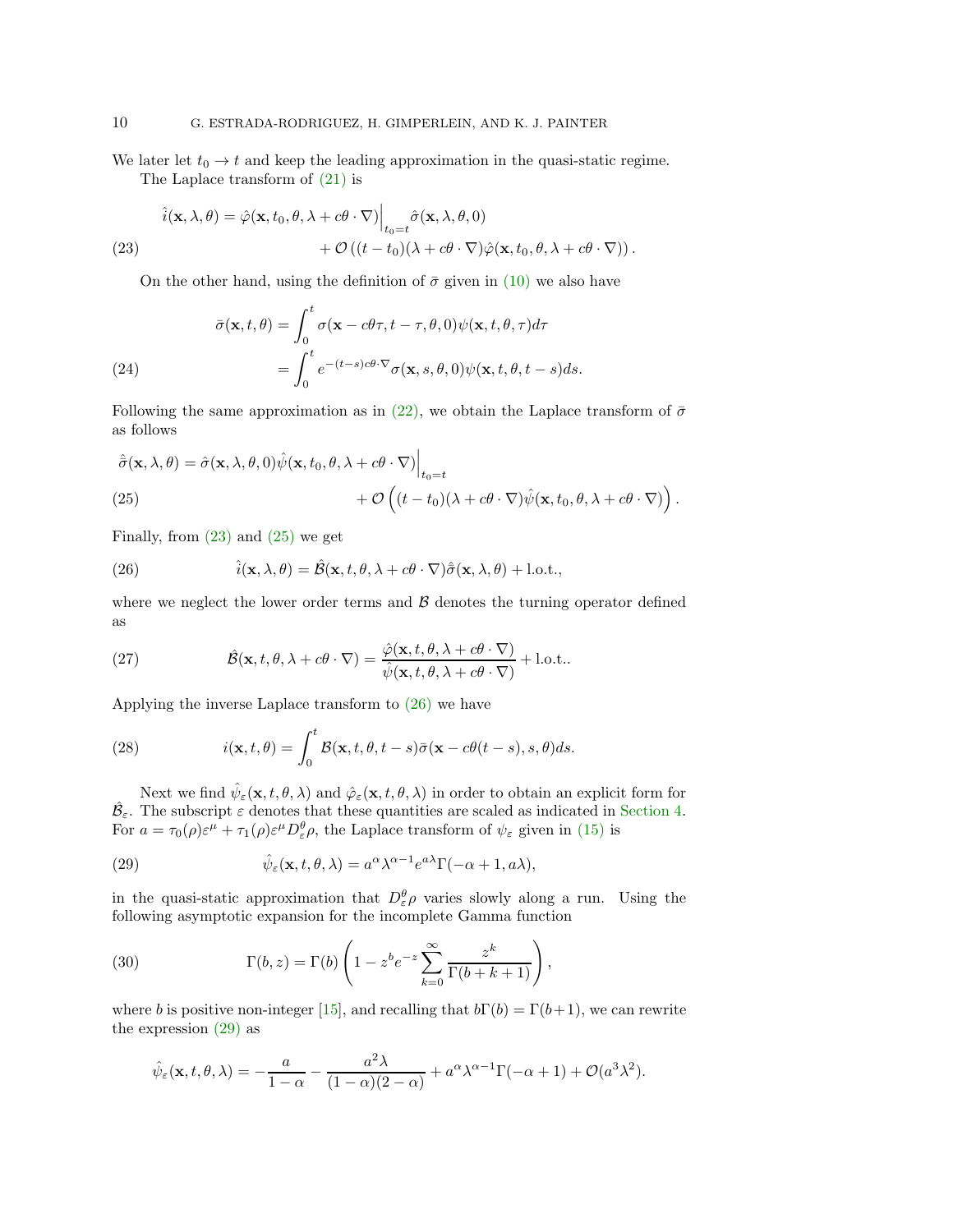Note that in the above we have considered that  $e^{a\lambda} = 1 + \mathcal{O}(a\lambda)$ .

To simplify notation, let us define the quantities

$$
\zeta = -\frac{a}{1-\alpha}, \qquad \qquad \vartheta = \frac{a^2}{(1-\alpha)(2-\alpha)}, \qquad \qquad \eta = a^{\alpha} \Gamma(-\alpha+1),
$$

which are respectively of order a,  $a^2$ , and  $a^{\alpha}$ . Then  $\hat{\psi}_{\varepsilon}$  is

(31) 
$$
\hat{\psi}_{\varepsilon}(\mathbf{x}, t, \theta, \lambda) = \zeta - \vartheta \lambda + \eta \lambda^{\alpha - 1} + \mathcal{O}(a^3 \lambda^2).
$$

From a geometric expansion in  $a\lambda \neq 0$  and the binomial theorem we have

$$
\left(\hat{\psi}_{\varepsilon}(\mathbf{x},t,\theta,\lambda)\right)^{-1} = \frac{1}{\zeta} \sum_{k=0}^{\infty} \left(\frac{\vartheta}{\zeta}\lambda - \frac{\eta}{\zeta}\lambda^{\alpha-1}\right)^k
$$
\n
$$
(32) \qquad \qquad = \frac{1}{\zeta} + \frac{1}{\zeta} \sum_{k=2}^{\frac{1}{\alpha-1}} \left(\frac{\eta}{\zeta}\right)^k \lambda^{k(\alpha-1)} - \frac{\eta}{\zeta^2}\lambda^{\alpha-1} + \frac{\vartheta}{\zeta^2}\lambda + \mathcal{O}\left(a^{-1}(a\lambda)^{\alpha}\right)
$$

for  $k \in \mathbb{N}$  and  $|\vartheta \lambda - \eta \lambda^{\alpha-1}| < \zeta$ , since the left hand side is of higher order in  $a\lambda$ . The terms in the sum over k will eventually be of lower order in the scaling parameter  $\varepsilon$ in Section 6. We neglect them in the following.

Solving (19) we obtain

(33) 
$$
\varphi_{\varepsilon}(\mathbf{x}, t, \theta, \tau) = \frac{\alpha a^{\alpha}}{(a + \tau)^{\alpha + 1}},
$$

and the Laplace transform of (33) is

$$
\hat{\varphi}_{\varepsilon}(\mathbf{x},t,\theta,\lambda) = \alpha(a\lambda)^{\alpha} \Gamma(-\alpha,a\lambda) e^{a\lambda}.
$$

Again using the expansion for the incomplete Gamma function (30) we see that

(34) 
$$
\hat{\varphi}_{\varepsilon}(\mathbf{x}, t, \theta, \lambda) = 1 + \frac{a\lambda}{1 - \alpha} + \mathcal{O}(a^{\alpha} \lambda^{\alpha}).
$$

As a consequence, from  $(32)$  and  $(34)$  we conclude

(35) 
$$
\frac{\hat{\varphi}_{\varepsilon}(\mathbf{x},t,\theta,\lambda)}{\hat{\psi}_{\varepsilon}(\mathbf{x},t,\theta,\lambda)} = \frac{\alpha-1}{a} - \frac{\lambda}{2-\alpha} - a^{\alpha-2}\lambda^{\alpha-1}(\alpha-1)^2\Gamma(-\alpha+1) + \mathcal{O}(a^{\alpha-1}\lambda^{\alpha}),
$$

up to lower order terms in  $a\lambda$ .

**5.1. Fractional diffusion equation.** Using the form of  $\beta$  obtained in the previous part, the scaled model equation (17) takes the form

$$
\varepsilon \partial_t \bar{\sigma} + \varepsilon^{1-\gamma} c_0 \theta \cdot \nabla \bar{\sigma} = -(1-T) \int_0^t \mathcal{B}_\varepsilon(\mathbf{x}, t, \theta, t-s) \bar{\sigma}(\mathbf{x} - c\theta(t-s), s, \theta) ds.
$$

Computing the Laplace transform of the above expression, we obtain (36)  $[\varepsilon \lambda + \varepsilon^{1-\gamma} c_0 \theta \cdot \nabla] \hat{\sigma}(\mathbf{x}, \lambda, \theta) - \varepsilon \bar{\sigma}_0(\mathbf{x}, \theta) = -(1-T) \hat{\mathcal{B}}_{\varepsilon}(\mathbf{x}, t, \theta, \varepsilon \lambda + \varepsilon^{1-\gamma} c_0 \theta \cdot \nabla) \hat{\sigma}(\mathbf{x}, \lambda, \theta).$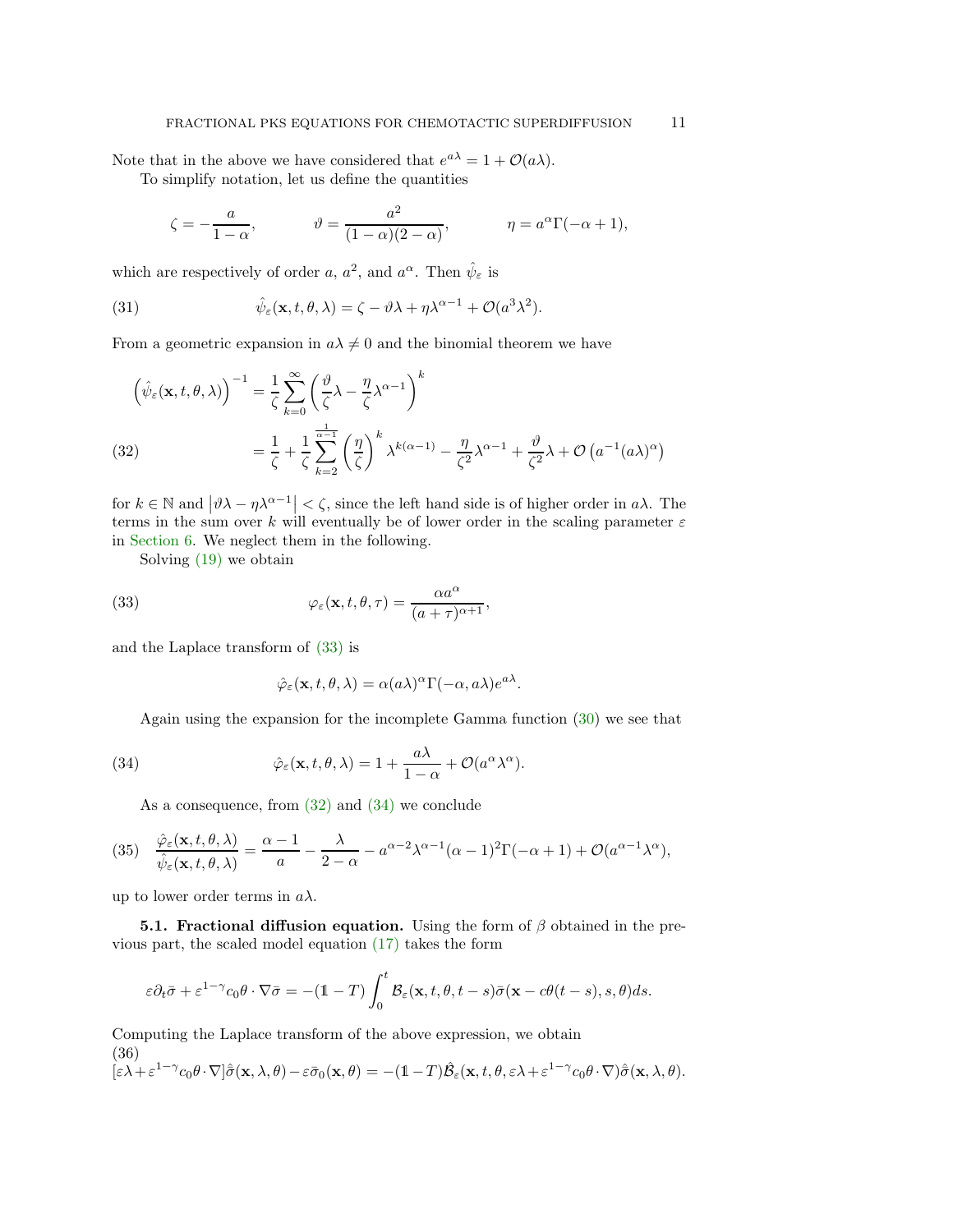We substitute  $\mathcal{B}_{\varepsilon}(\mathbf{x}, t, \theta, \varepsilon \lambda + \varepsilon^{1-\gamma} c_0 \theta \cdot \nabla)$  with (27) in the above expression and use (32) and (34) to obtain

$$
[\varepsilon\lambda + \varepsilon^{1-\gamma} c_0 \theta \cdot \nabla] \hat{\sigma}(\mathbf{x}, \lambda, \theta) - \varepsilon \bar{\sigma}_0(\mathbf{x}, \theta) = -(1 - T) \Big[ \frac{1}{\zeta} + \frac{\vartheta}{\zeta^2} (\varepsilon \lambda + \varepsilon^{1-\gamma} c_0 \theta \cdot \nabla)
$$

(37)

$$
-\frac{\eta}{\zeta^2}(\varepsilon\lambda+\varepsilon^{1-\gamma}c_0\theta\cdot\nabla)^{\alpha-1}+\mathcal{O}(a^{\alpha-1}\lambda^{\alpha})\bigg]\hat{\varphi}_{\varepsilon}(\mathbf{x},t,\theta,\varepsilon\lambda+\varepsilon^{1-\gamma}c_0\theta\cdot\nabla)\hat{\bar{\sigma}}(\mathbf{x},\lambda,\theta).
$$

Recalling that  $1 - \gamma < 1$  we find that to leading order in  $\varepsilon$ 

$$
(\varepsilon \lambda + \varepsilon^{1-\gamma} c_0 \theta \cdot \nabla)^{\alpha-1} = (\varepsilon^{1-\gamma} c_0 \theta \cdot \nabla)^{\alpha-1} + \mathcal{O} \left( \varepsilon^{1+(\alpha-1)(1-\gamma)} \right).
$$

Hence,

$$
[\varepsilon \lambda + \varepsilon^{1-\gamma} c_0 \theta \cdot \nabla] \hat{\sigma}(\mathbf{x}, \lambda, \theta) - \varepsilon \bar{\sigma}_0(\mathbf{x}, \theta) = -(\mathbb{1} - T) \Big[ \frac{1}{\zeta} + \frac{\vartheta}{\zeta^2} \varepsilon^{1-\gamma} c_0 \theta \cdot \nabla
$$

$$
(38)
$$

$$
-\left.\frac{\eta}{\zeta^2}(\varepsilon^{1-\gamma}c_0\theta\cdot\nabla)^{\alpha-1}+\mathcal O\left(\varepsilon^{1+(\alpha-1)(-\mu-\gamma+1)}\right)\right]\hat\varphi_\varepsilon(\mathbf{x},t,\theta,\varepsilon^{1-\gamma}c_0\theta\cdot\nabla)\hat{\bar\sigma}(\mathbf{x},\lambda,\theta).
$$

Transforming (38) back to the time domain, we conclude

(39) 
$$
\varepsilon \partial_t \bar{\sigma} + \varepsilon^{1-\gamma} c_0 \theta \cdot \nabla \bar{\sigma} = -(\mathbb{1} - T) \mathcal{T}_{\varepsilon} \bar{\sigma},
$$

where to leading order

$$
\mathcal{T}_{\varepsilon} = \frac{\hat{\varphi}_{\varepsilon}(\mathbf{x}, t, \theta, \varepsilon^{1-\gamma} c_0 \theta \cdot \nabla)}{\hat{\psi}_{\varepsilon}(\mathbf{x}, t, \theta, \varepsilon^{1-\gamma} c_0 \theta \cdot \nabla)}.
$$

**6. Scaling analysis.** We expand  $\bar{\sigma}_{\varepsilon}$  using the eigenfunction representation from Appendix A:

$$
\bar{\sigma}_{\varepsilon} = \frac{1}{|S|} (\bar{u} + \varepsilon^{\kappa} n\theta \cdot \bar{w}) + \text{l.o.t.},
$$

where  $\kappa > 0$ . Note that the lower order terms are orthogonal to all linear polynomials in  $\theta$ . Substituting the expansion into Equation (39), (40)

$$
\frac{\varepsilon}{|S|}\partial_t(\bar{u}+\varepsilon^\kappa n\theta\cdot\bar{w})+\frac{\varepsilon^{1-\gamma}c_0}{|S|}\theta\cdot\nabla(\bar{u}+\varepsilon^\kappa n\theta\cdot\bar{w})=-\frac{1}{|S|}(1-T)\mathcal{T}_\varepsilon(\bar{u}+\varepsilon^\kappa n\theta\cdot\bar{w}),
$$

up to lower order terms. By integrating over  $\theta$  and recalling (50) (Appendix A), as well as the above-mentioned orthogonality, we find the macroscopic conservation equation

(41) 
$$
\epsilon \partial_t \bar{u} + \epsilon^{\kappa+1-\gamma} c_0 n \nabla \cdot \bar{w} = 0.
$$

This equation is nontrivial only for  $\kappa = \gamma$ , so that

$$
\bar{\sigma}_{\varepsilon} = \frac{1}{|S|} (\bar{u} + \varepsilon^{\gamma} n\theta \cdot \bar{w}) + \text{l.o.t.}.
$$

To obtain an equation for the mean direction  $\bar{w}$ , we multiply (40) by  $\theta$  and integrate over the whole sphere  $S$ :

(42) 
$$
n\varepsilon^{\gamma+1}\partial_t\bar{w} + \varepsilon^{1-\gamma}c_0\nabla\bar{u} = -\frac{1}{|S|}\int_S \theta(\mathbb{1}-T)\mathcal{T}_\varepsilon(\bar{u}+\varepsilon^\gamma n\theta\cdot\bar{w})\,d\theta.
$$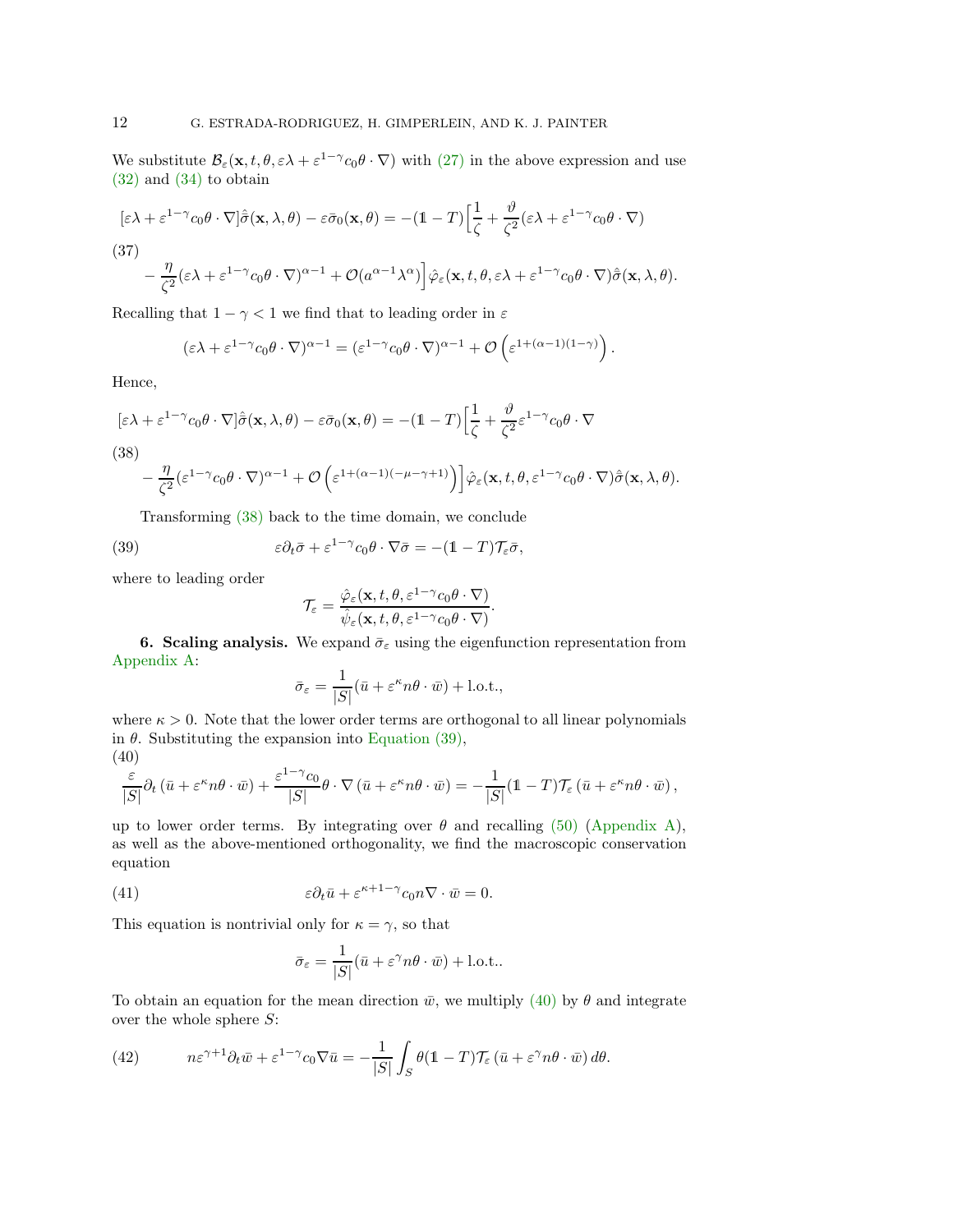Using Equation (42) and the appropriate values for  $\mu$  and  $\gamma$ , we get an expression for  $\bar{w}$  which, on substitution into the conservation equation (41), leads to the fractional Patlak-Keller-Segel equation.

To see this, we first determine  $\mathcal{T}_{\varepsilon}$ . Considering (35) we have,

(43) 
$$
\mathcal{T}_{\varepsilon} = \frac{\alpha - 1}{a} - \frac{\varepsilon^{1 - \gamma} c_0}{2 - \alpha} (\theta \cdot \nabla) - a^{\alpha - 2} (\alpha - 1)^2 \Gamma(-\alpha + 1) (\varepsilon^{1 - \gamma} c_0 \theta \cdot \nabla)^{\alpha - 1} + \mathcal{O}(\varepsilon^{\mu - \gamma + 1}).
$$

We notice that  $D^{\theta}_{\varepsilon} \rho = \varepsilon \partial_t \rho + \varepsilon^{1-\gamma} c_0 \theta \cdot \nabla \rho \simeq \varepsilon^{1-\gamma} c_0 \theta \cdot \nabla \rho$  since  $1 - \gamma < 1$ . Then, expanding the term

$$
a^{\alpha - 2} = (\tau_0 \varepsilon^{\mu})^{\alpha - 2} \left( 1 + \frac{\tau_1}{\tau_0} \varepsilon^{1 - \gamma} c_0 \theta \cdot \nabla \rho \right)^{\alpha - 2}
$$

using a binomial expansion, we find

$$
a^{\alpha-2} = (\tau_0 \varepsilon^{\mu})^{\alpha-2} \left( 1 + \varepsilon^{1-\gamma} (\alpha - 2) \frac{\tau_1}{\tau_0} c_0 \theta \cdot \nabla \rho + \mathcal{O} \left( \varepsilon^{2(1-\gamma)} \right) \right).
$$

Similarly we can write

$$
a^{-1} = \frac{\varepsilon^{-\mu}}{\tau_0} \left( 1 - \varepsilon^{1-\gamma} \frac{\tau_1}{\tau_0} c_0 \theta \cdot \nabla \rho + \mathcal{O} \left( \varepsilon^{2(1-\gamma)} \right) \right).
$$

Therefore, the operator in (43) becomes

(44)  
\n
$$
\mathcal{T}_{\varepsilon} = \left[ \frac{\varepsilon^{-\mu}}{\tau_0} (\alpha - 1) - \frac{\tau_1}{\tau_0^2} (\alpha - 1) \varepsilon^{-\mu - \gamma + 1} c_0 \theta \cdot \nabla \rho - \frac{\varepsilon^{1 - \gamma} c_0}{2 - \alpha} \theta \cdot \nabla + \left( -\tau_0^{\alpha - 2} \varepsilon^{\mu(\alpha - 2) + (1 - \gamma)(\alpha - 1)} + \tau_0^{\alpha - 3} \tau_1 (2 - \alpha) \varepsilon^{\mu(\alpha - 2) + \alpha(1 - \gamma)} c_0 \theta \cdot \nabla \rho \right) \tag{44}
$$
\n
$$
(1 - \alpha)^2 \Gamma(-\alpha + 1) c_0^{\alpha - 1} (\theta \cdot \nabla)^{\alpha - 1} + \mathcal{O} \left( \varepsilon^{\mu - \gamma + 1} \right).
$$

The physically relevant scaling regime involves transport in the equation for  $\bar{w}$ . For  $-\mu - \gamma + 1 = -\mu + \gamma$  we obtain  $\gamma = 1/2$ , and therefore  $\mu = \frac{2-\alpha}{2(\alpha-1)}$ . This scaling leads to

$$
\mathcal{T}_{\varepsilon}(\bar{u} + \varepsilon^{-\gamma} n \theta \cdot \bar{w}) = \frac{\varepsilon^{\frac{\alpha - 2}{2(\alpha - 1)}}}{\tau_0} (\alpha - 1) \bar{u} - \frac{\tau_1}{\tau_0^2} (\alpha - 1) \varepsilon^{\frac{\alpha - 2}{2(\alpha - 1)} + \frac{1}{2}} c_0 (\theta \cdot \nabla \rho) \bar{u}
$$

$$
- \tau_0^{\alpha - 2} (1 - \alpha)^2 \Gamma(-\alpha + 1) \varepsilon^{\frac{\alpha - 2}{2(\alpha - 1)} + \frac{1}{2}} c_0^{\alpha - 1} (\theta \cdot \nabla)^{\alpha - 1} \bar{u} + \frac{\varepsilon^{\frac{\alpha - 2}{2(\alpha - 1)} + \frac{1}{2}}}{\tau_0} (\alpha - 1) n \theta \cdot \bar{w}
$$

$$
+ \mathcal{O}(\varepsilon^{\frac{\alpha - 2}{2(\alpha - 1)} + 1}).
$$

We now compare the leading powers of  $\varepsilon$  in Equation (42). For the coefficient of the leading term  $\varepsilon^{\frac{\alpha-2}{2(\alpha-1)}}$  we find

(45) 
$$
0 = -\frac{1}{|S|} \int_S \theta (1 - T) \frac{\alpha - 1}{\tau_0} \bar{u} d\theta,
$$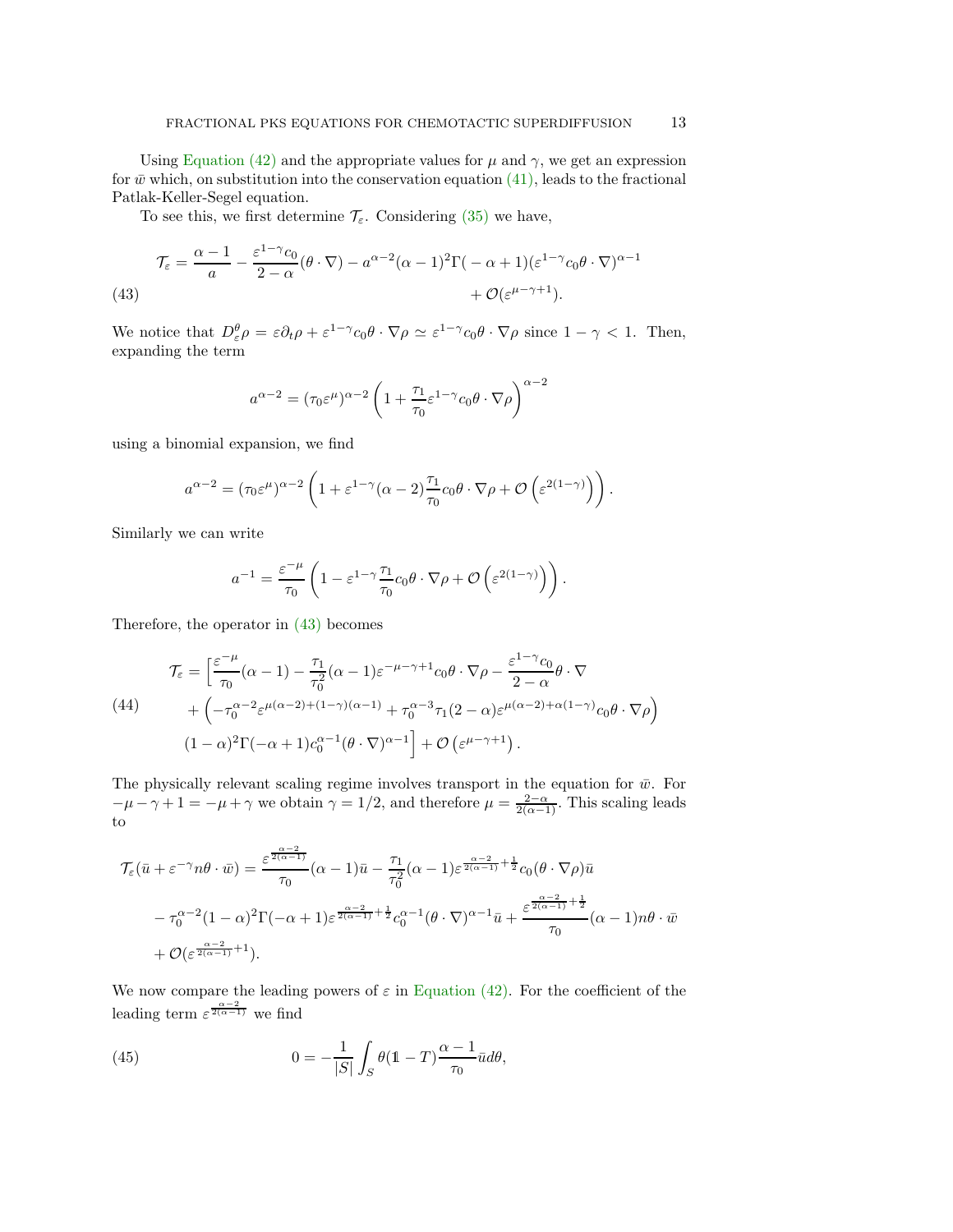while the subleading term is of order  $\varepsilon^{\frac{2\alpha-3}{2(\alpha-1)}}$  with coefficients

(46) 
$$
0 = -\frac{1}{|S|} \int_S \theta (\mathbb{1} - T) \left[ -\frac{\tau_1}{\tau_0^2} (\alpha - 1) c_0 (\theta \cdot \nabla \rho) \bar{u} - \tau_0^{\alpha - 2} (1 - \alpha)^2 \Gamma(-\alpha + 1) c_0^{\alpha - 1} (\theta \cdot \nabla)^{\alpha - 1} \bar{u} + \frac{\alpha - 1}{\tau_0} n \theta \cdot \bar{w} \right] d\theta.
$$

We see from (45):

(47) 
$$
-\frac{1}{|S|}\int_{S}\theta(\mathbb{1}-T)\frac{\alpha-1}{\tau_0}\bar{u}d\theta=-\frac{1}{|S|}\frac{\alpha-1}{\tau_0}\bar{u}\int_{S}\theta(\mathbb{1}-T)d\theta=0,
$$

due to the conservation condition  $(50)$ . Similarly,  $(46)$  becomes, using the representation of T in terms of its eigenfunctions as in  $(55)$  in Appendix B,

$$
0 = -\frac{1}{|S|} \int_{S} \theta \left( \frac{\tau_1}{\tau_0^2} (\alpha - 1) c_0 (\theta \cdot \nabla \rho) \bar{u} (\nu_1 - 1) - \tau_0^{\alpha - 2} (1 - \alpha)^2 \Gamma(-\alpha + 1) (c_0 \theta \cdot \nabla)^{\alpha - 1} \bar{u} \right. \n+ \tau_0^{\alpha - 2} (1 - \alpha)^2 \Gamma(-\alpha + 1) c_0^{\alpha - 1} \left( \frac{\mathbb{D}^{\alpha - 1}}{|S|} + \frac{n^2 \nu_1}{|S|} \theta \cdot \nabla^{\alpha - 1} \right) \bar{u} - \frac{\alpha - 1}{\tau_0} n \theta \cdot \bar{w} (\nu_1 - 1) d\theta \n= -\frac{\tau_1}{\tau_0^2} (\alpha - 1) c_0 \bar{u} (\nu_1 - 1) \nabla \rho - \tau_0^{\alpha - 2} (1 - \alpha)^2 \Gamma(-\alpha + 1) c_0^{\alpha - 1} \nabla^{\alpha - 1} \bar{u} \left( \frac{n^2 \nu_1}{|S|} - 1 \right) \n+ \frac{\alpha - 1}{\tau_0} n \bar{w} (\nu_1 - 1).
$$

We can solve this for the mean flux  $c_0\bar{w}$ , which is given by

(48) 
$$
c_0 \bar{w} = \frac{\tau_1}{n\tau_0} c_0^2 \bar{u} \nabla \rho + \frac{\pi \tau_0^{\alpha - 1} (\alpha - 1)}{\sin(\pi \alpha) \Gamma(\alpha)} \frac{(n^2 \nu_1 - |S|)}{n|S| (\nu_1 - 1)} c_0^{\alpha} \nabla^{\alpha - 1} \bar{u} ,
$$

where we have used  $\Gamma(-\alpha+1) = \frac{\pi}{\sin(\pi\alpha)\Gamma(\alpha)}$ . The conservation equation (41) can therefore be written as

(49) 
$$
\partial_t \bar{u} = c_0 \nabla \cdot (D_\alpha \nabla^{\alpha-1} \bar{u} - \chi \bar{u} \nabla \rho)
$$

for

$$
D_{\alpha} = -\frac{\pi(\tau_0 c_0)^{\alpha - 1}(\alpha - 1)}{\sin(\pi \alpha)\Gamma(\alpha)} \frac{(n^2 \nu_1 - |S|)}{|S|(\nu_1 - 1)} \text{ and } \chi = \frac{\tau_1 c_0}{\tau_0}.
$$

Note that  $D_{\alpha} > 0$  since  $\sin(\pi \alpha) < 0$  for  $1 < \alpha < 2$ . Figure 3 shows the behaviour of the diffusion coefficient for different values of  $c_0\tau_0$ , depending on  $\alpha$ .

Note further that using a Cattaneo approximation to approximate the effective contribution of higher order terms leads to an additional diffusive term in (49). However, the coefficient of this term turns out to be of lower order in the scaling variable  $\varepsilon$  and hence can be neglected.

7. Conclusions & Outlook. In this paper we have derived effective macroscopic diffusion equations for organisms with long range behaviour, in the presence of some chemoattractant or nutrient. Beginning with a microscopic model in which run time distributions follow a power-law as observed, for example, for E. coli and Dd at low nutrient concentrations, we obtain the form of the scattering operator and the resulting kinetic equation. The fractional Patlak-Keller-Segel system (49) emerges in a realistic hyperbolic limit.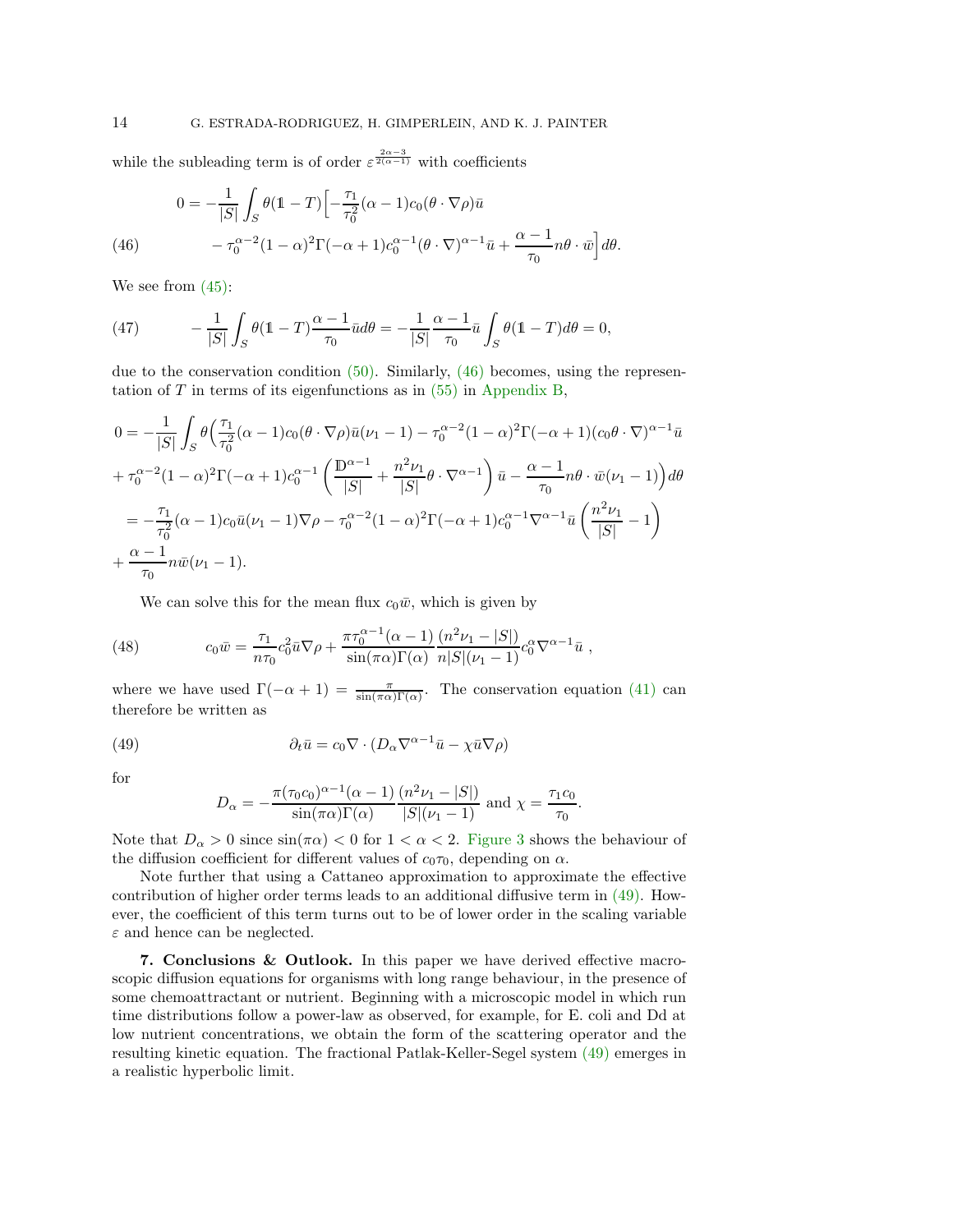

FIG. 3. Diffusion coefficient  $D_{\alpha}$  for different values of  $c_0\tau_0$ , where the remaining parameters have being left fixed.

Unlike in  $[6]$ , where the authors derived a similar fractional diffusion equation starting from a kinetic equation, our approach starts from a model for the individual organisms, reflecting the experimentally observed movement patterns. This model can subsequently be made concrete in a wide range of different biological contexts.

Our discussion in this article focused on organisms in an unbounded domain or sufficiently far away from physical boundaries. This would seem reasonable for cells tracked in vitro under the microscope, where the containing disk is multiple orders of magnitude larger than a cell. However, the nonlocality of (49) will lead to a significantly increased influence of the boundary as well as the surrounding environment, compared to standard diffusion [2]. The actual interaction between an organism and the boundary is expected to vary considerably according to the organism and the nature of the system (for example between an experiment and a natural environment). Any meaningful discussion of boundary conditions would therefore have to focus on the context of modelling a particular biological system. For an example of an anomalous effective diffusion equation with Dirichlet boundary conditions, see [14]. A more detailed discussion of relevant boundary conditions for fractional Patlak-Keller-Segel equations will be considered in future work.

More generally, it will certainly be fruitful to tailor the model to particular biological systems. For example in the case of E. coli, the stopping probability could be specifically linked to molecular components (e.g. CheR) which enter as internal variables. We refer to work in this direction by Perthame et. al. [39] for the run-andtumble of bacteria including a biochemical pathway. For a more detailed discussion of modelling bacterial chemotaxis including internal variables we refer to [49] and references therein.

In the current paper our assumptions have been largely motivated by the motion of E. coli, which offers an opportunistic case study due to its well characterised behaviour. While the results give some insight into the expected equations for other cells or organisms, extending to such systems in a more meaningful way would require re-evaluation of the core assumptions. For example, eukaryotic cells such as Dd or immune cells can be large enough to directly sense a spatial gradient, so that the turning distribution is potentially biased with respect to the chemoattractant gradient. Nevertheless, moving to such cell types provides an exciting focus for applications,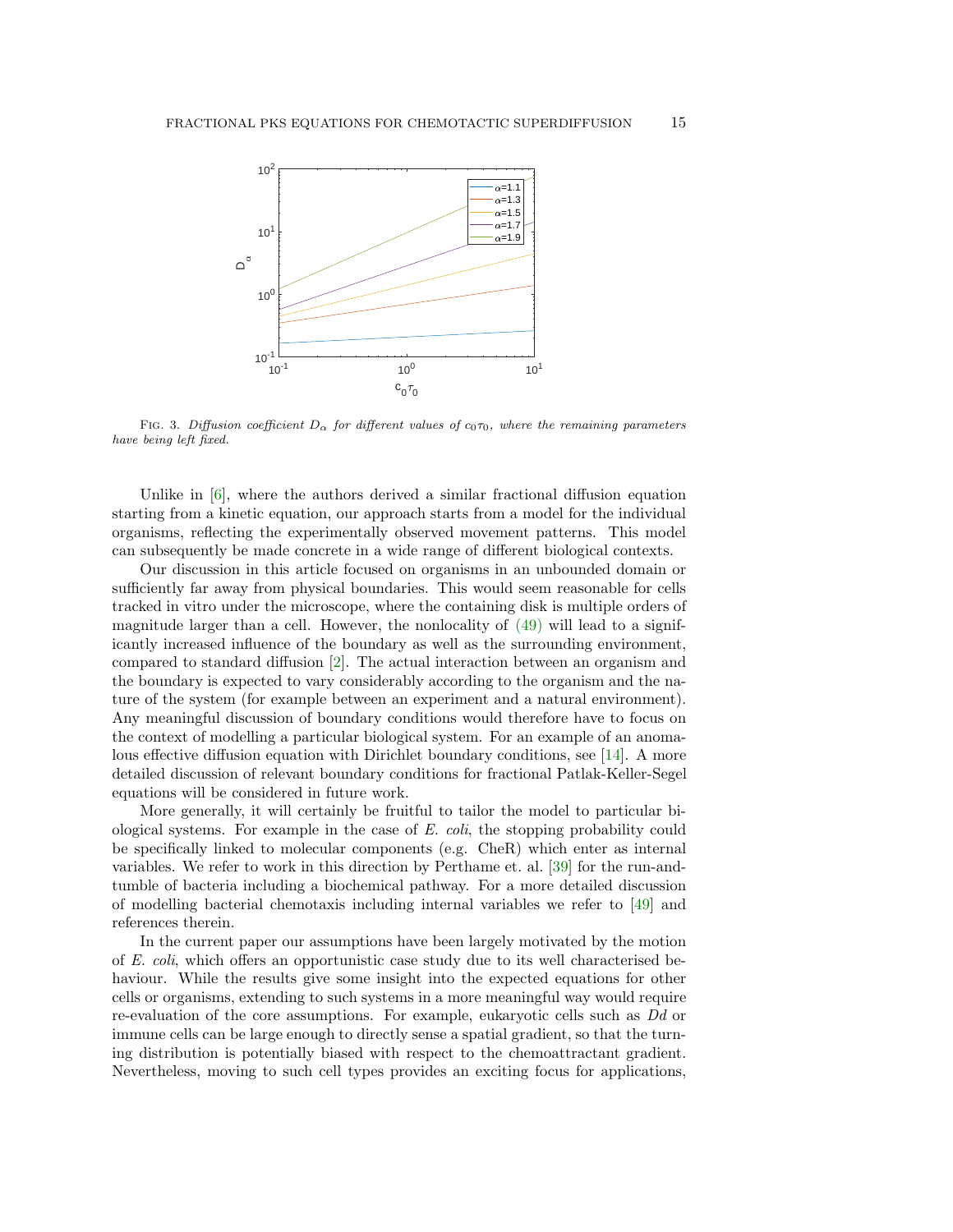with T cell movement in the central nervous system (CNS) being one such example. CNS resistance to the encephalitis causing pathogen Toxoplasma gondii demands that patrolling T cells locate potentially sparsely distributed infection sites. Data in [19] suggest that the immune cells optimise searching via a generalised Lévy walk involving fixed velocity straight runs with distances randomly chosen from a Lévy distribution, as in our above assumptions, but also interspersed by pauses that are also drawn from a Lévy distribution. Adapting the model to this system, however, would allow us to quantitatively investigate how this behaviour increases searching efficiency.

Evidence for Lévy walk type behaviour often seem to arise under very specific conditions: for example, the presence or absence of food or chemoattractant in organism movement. Modelling-wise, this suggests that generalized running probabilities could include switches from a power-law type distribution to exponential law, where the control is specifically mediated by the chemical concentration and/or gradient. Such "switching" behaviour between local and nonlocal search has been suggested in [30]. Its accurate mathematical modelling remains an open challenge.

Furthermore, the impact of interactions among individuals in swarming bacteria appears to be related to the emergence of superdiffusion: See [18] for a first work in this direction. Based on experimental results in  $[3]$ , the authors show that Lévy walks can emerge as a cooperative effect without assuming a power-law distribution of run distances. Nevertheless, the appearance of L´evy walks in the case of systems of interacting self-propelled particles remains unknown.

Also, mathematically, the analysis of equations of the form (49) is of high current interest and has been extensively studied. In [12] the authors proved existence of global in time solutions for certain initial data, for the case of a fractional parabolicelliptic Keller-Segel equation. Travelling wave solutions in the case of equations like (49) are expected to lead to new phenomena and in particular could be expected to speed up with time, see for instance [13]. In the absence of processes such as proliferation, travelling bands of bacteria dissipate over time in classical Keller-Segel equations, unless bacteria are given "extreme" sensitivity responses [48]: this dissipation occurs as individuals drop away from the main band and lose contact with the chemoattractant. It is tempting to speculate that giving such "lost" bacteria an improved searching through fractional diffusion may allow them to reconnect with the main band.

Other aspects of chemotaxis equations in general, such as pattern formation, are intensely studied, see for example [5], and relevant for biological and ecological applications [11]. Numerical investigations should allow us to address some of the previous questions about the dynamics, pattern formation and travelling wave solutions in realistic systems. This is the topic of ongoing work.

### Appendix A. Turn angle operator.

This section recalls some basic spectral properties of the turn angle operator T defined in (13). Crucially, its kernel  $k(\mathbf{x}, t, \theta; \eta) = \ell(\mathbf{x}, t, |\eta - \theta|)$  only depends on the distance  $|\eta - \theta|$ :

$$
T\phi(\eta) = \int_{S} k(\mathbf{x}, t, \theta; \eta) \phi(\theta) d\theta = \int_{S} \ell(\mathbf{x}, t, |\eta - \theta|) \phi(\theta) d\theta.
$$

Because  $\ell$  is a probability distribution, it is normalized to  $\int_{S} \ell(\mathbf{x}, t, |\theta - e_1|) d\theta = 1$ , where  $e_1 = (1, 0, \ldots, 0)$ . We immediately observe

(50) 
$$
\int_{S} (1 - T) \phi d\theta = 0
$$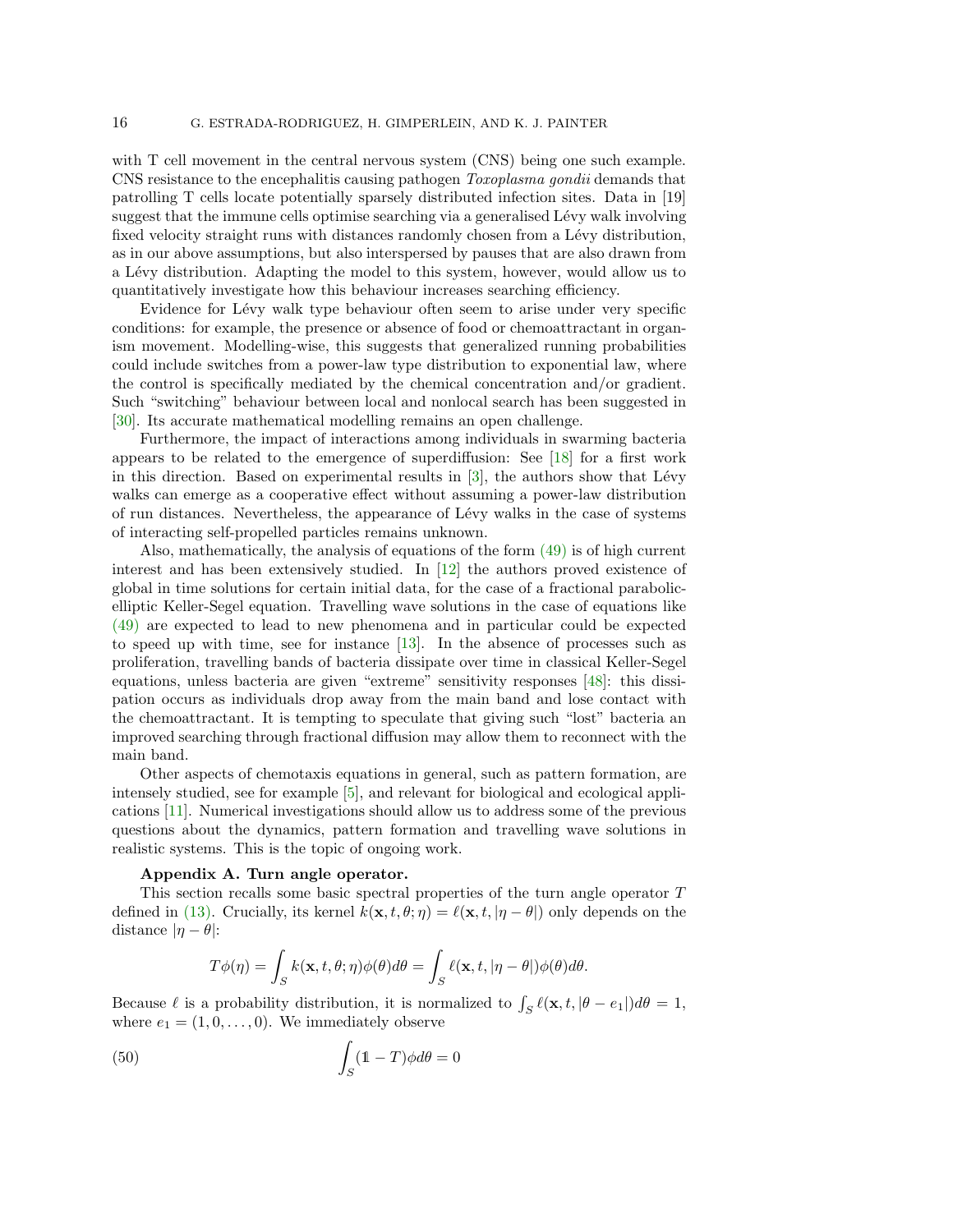for all  $\phi \in L^2(S)$ . Biologically, (50) corresponds to the conservation of the number of organisms in the tumbling phase.

We also require some more detailed information about the spectrum of  $T$ . Recall that in *n*-dimensions, the surface area of the unit sphere  $S$  is given by

$$
|S| = \begin{cases} \frac{2\pi^{n/2}}{\Gamma(\frac{n}{2})}, & \text{for } n \text{ even,} \\ \frac{\pi^{n/2}}{\Gamma(\frac{n}{2}+1)}, & \text{for } n \text{ odd.} \end{cases}
$$

LEMMA A.1. Assume that  $\ell$  is continuous. Then  $T$  is a symmetric compact operator. In particular, there exists an orthonormal basis of  $L^2(S)$  consisting of eigenfunctions of T.

With  $\theta = (\theta_0, \theta_1, ..., \theta_{n-1}) \in S$ , we have (51)

$$
\phi_0(\theta) = \frac{1}{|S|} \quad \text{is an eigenfunction to the eigenvalue} \quad \nu_0 = 1,
$$
\n
$$
\phi_1^j(\theta) = \frac{n\theta_j}{|S|} \quad \text{are eigenfunctions to the eigenvalue} \quad \nu_1 = \int_S \ell(\cdot, |\eta - 1|) \eta_1 d\eta < 1.
$$

Any function  $\bar{\sigma} \in L^2(\mathbb{R}^n \times \mathbb{R}^+ \times S)$  admits a unique decomposition

(52) 
$$
\bar{\sigma} = \frac{1}{|S|} (\bar{u} + n\theta \cdot \bar{w}) + \hat{z},
$$

where  $\hat{z}$  is orthogonal to all linear polynomials in  $\theta$ . Explicitly,

$$
\bar{u}(\mathbf{x},t) = \int_{S} \bar{\sigma}(\mathbf{x},t,\theta)\phi_0(\theta)d\theta, \ \bar{w}^j(\mathbf{x},t) = \int_{S} \bar{\sigma}(\mathbf{x},t,\theta)\phi_1^j(\theta)d\theta,
$$

and  $\bar{w} = (\bar{w}^1, \ldots, \bar{w}^n)$ .

We interpret  $\bar{u}$  as the density of organisms independent of the direction and  $\bar{w}$  as their mean direction.

Appendix B. Fractional operators. We recall some basic definitions concerning fractional differential operators, as well as their relation to the turning operator  $T$ .

DEFINITION B.1. For  $s \in (0,2)$  and  $f \in C^2(\mathbb{R}^n)$  define the fractional gradient of f as

(53) 
$$
\nabla^s f(\mathbf{x}) = \frac{1}{|S|} \int_S \theta \mathbf{D}_{\theta}^s f(\mathbf{x}) d\theta = \frac{1}{|S|} \int_S \theta (\theta \cdot \nabla)^s f(\mathbf{x}) d\theta,
$$

where  $\mathbf{D}_{\theta}^{s} = (\theta \cdot \nabla)^{s}$  is the fractional directional derivative of order s. The fractional Laplacian of f is given by

(54) 
$$
\mathbb{D}^s f(\mathbf{x}) = \frac{1}{|S|} \int_S \mathbf{D}_\theta^s f(\mathbf{x}) d\theta.
$$

 $\mathbb{D}^s$  is associated to  $(-\Delta)^{\alpha/2}$  as follows,

$$
\mathbb{D}^s f(\mathbf{x}) = \Xi_\alpha (-\Delta)^{\alpha/2}
$$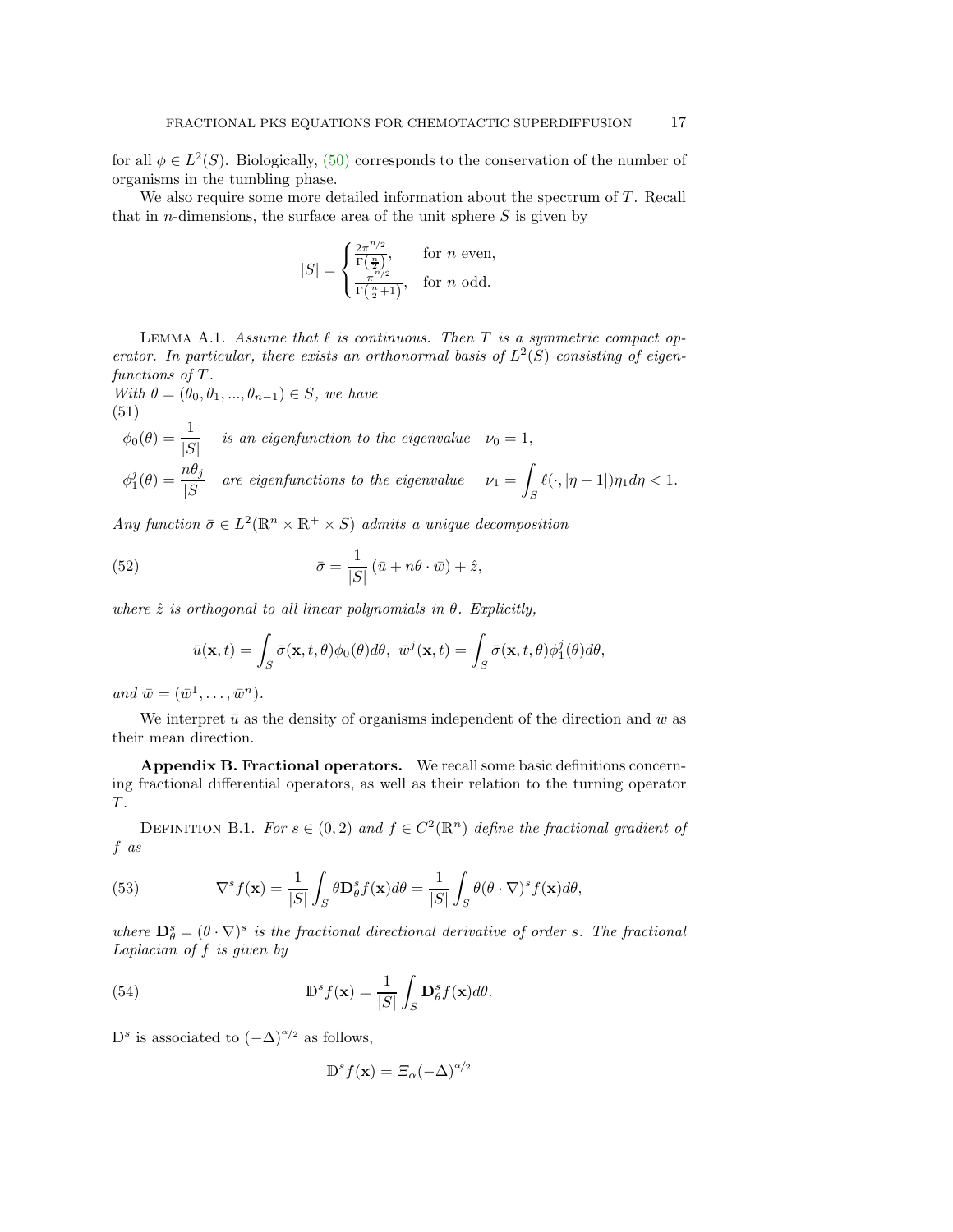where, in two dimensions, for  $1 < \alpha < 2$ ,

$$
\Xi_{\alpha} = -2\sqrt{\pi} \cos\left(\frac{\pi \alpha}{2}\right) \frac{\Gamma\left(\frac{\alpha+1}{2}\right)}{\Gamma\left(\frac{\alpha+2}{2}\right)}.
$$

See [34] and [43] for further information.

Using Lemma A.1 and the definitions  $(53)$  and  $(54)$ , we obtain for sufficiently smooth functions f and  $\rho$ :

(55) 
$$
T(\theta \cdot \nabla)f = \nu_1(\theta \cdot \nabla)f, T(\theta \cdot \nabla \rho)f = \nu_1(\theta \cdot \nabla \rho)f,
$$

$$
T(\theta \cdot \nabla)^s f \simeq \frac{1}{|S|} \int_S \frac{1}{|S|} (\eta \cdot \nabla)^s f \ d\eta + \nu_1 \frac{n\theta}{|S|} \int_S \frac{n\eta}{|S|} (\eta \cdot \nabla)^s f \ d\eta
$$

$$
= \frac{\mathbb{D}^s f}{|S|} + \nu_1 \frac{n^2 \theta}{|S|} \cdot \nabla^s f.
$$

#### REFERENCES

- [1] W. Alt, Biased random walk models for chemotaxis and related diffusion approximations, Journal of Mathematical Biology, 9 (1980), pp. 147–177.
- [2] W. Alt, Singular perturbation of differential integral equations describing biased random walks, Journal für die reine und angewandte Mathematik, 322 (1981), pp. 15-41.
- [3] G. Ariel, A. Rabani, S. Benisty, J. D. Partridge, R. M. Harshey, and A. Be'Er, Swarming bacteria migrate by Lévy walk, Nature Communications,  $6$  (2015).
- [4] M. D. Baker, P. M. Wolanin, and J. B. Stock, Signal transduction in bacterial chemotaxis, Bioessays, 28 (2006), pp. 9–22.
- [5] N. BELLOMO, A. BELLOUQUID, Y. TAO, AND M. WINKLER, Toward a mathematical theory of Keller–Segel models of pattern formation in biological tissues, Mathematical Models and Methods in Applied Sciences, 25 (2015), pp. 1663–1763.
- [6] A. BELLOUQUID, J. NIETO, AND L. URRUTIA, About the kinetic description of fractional diffusion equations modeling chemotaxis, Mathematical Models and Methods in Applied Sciences, 26 (2016), pp. 249–268.
- H. C. BERG, Random walks in biology, Princeton University Press, 1993.
- [8] H. C. Berg, E. coli in Motion, Springer Science & Business Media, 2008.
- [9] H. C. BERG, D. A. BROWN, ET AL., Chemotaxis in Escherichia coli analysed by threedimensional tracking, Nature, 239 (1972), pp. 500–504.
- [10] J. T. Bonner, The social amoebae, Princeton, NJ: Princeton University, (2009).
- [11] J. M. BULLOCK, L. MALLADA GONZÁLEZ, R. TAMME, L. GÖTZENBERGER, S. M. WHITE, M. PÄRTEL, AND D. A. HOOFTMAN, A synthesis of empirical plant dispersal kernels, Journal of Ecology, 105 (2017), pp. 6–19.
- [12] J. BURCZAK AND R. GRANERO-BELINCHÓN, Suppression of blow up by a logistic source in  $2D$ Keller-Segel system with fractional dissipation, arXiv preprint arXiv:1609.03935, (2016).
- [13] X. CABRÉ AND J.-M. ROQUEJOFFRE, The influence of fractional diffusion in Fisher-KPP equations, Communications in Mathematical Physics, 320 (2013), pp. 679–722.
- [14] L. CESBRON, Anomalous diffusion limit of kinetic equations on spatially bounded domains, arXiv preprint arXiv:1611.06372, (2016).
- [15] NIST Digital Library of Mathematical Functions. http://dlmf.nist.gov/, Release 1.0.14 of 2016- 12-21, [http://dlmf.nist.gov/.](http://dlmf.nist.gov/) F. W. J. Olver, A. B. Olde Daalhuis, D. W. Lozier, B. I. Schneider, R. F. Boisvert, C. W. Clark, B. R. Miller and B. V. Saunders, eds.
- [16] D. DORMANN AND C. J. WEIJER, Chemotactic cell movement during Dictyostelium development and gastrulation, Current Opinion in Genetics & Development, 16 (2006), pp. 367–373.
- [17] R. G. Endres and N. S. Wingreen, Accuracy of direct gradient sensing by single cells, Proceedings of the National Academy of Sciences, USA, 105 (2008), pp. 15749–15754.
- [18] S. FEDOTOV AND N. KORABEL, *Emergence of Lévy walks in systems of interacting individuals*, Physical Review E, 95 (2017), p. 030107.
- [19] T. H. HARRIS ET AL., Generalized Lévy walks and the role of chemokines in migration of  $effector c d8+ t cells, Nature, 486 (2012), pp. 545-548.$
- [20] T. Hillen and K. J. Painter, A user's guide to PDE models for chemotaxis, Journal of Mathematical Biology, 58 (2009), pp. 183–217.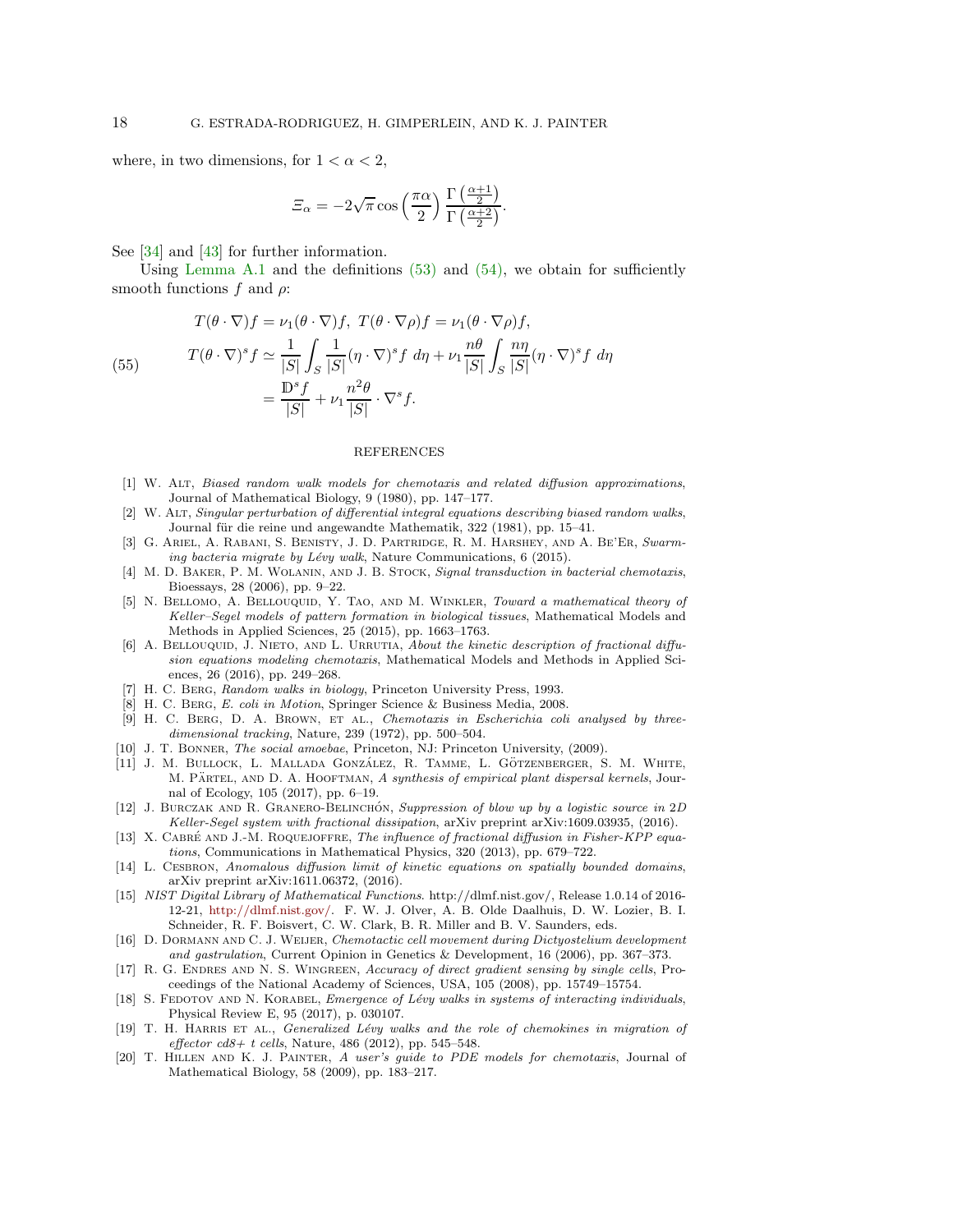- [21] D. HORSTMANN ET AL., From 1970 until present: the Keller-Segel model in chemotaxis and its consequences, Jahresberichte DMV, 105 (2003), pp. 103–165.
- [22] P. KAREIVA AND N. SHIGESADA, Analyzing insect movement as a correlated random walk, Oecologia, 56 (1983), pp. 234–238.
- [23] E. F. Keller and L. A. Segel, Initiation of slime mold aggregation viewed as an instability, Journal of Theoretical Biology, 26 (1970), pp. 399–415.
- [24] E. F. Keller and L. A. Segel, Model for chemotaxis, Journal of Theoretical Biology, 30 (1971), pp. 225–234.
- [25] J. S. KENNEDY AND D. MARSH, Pheromone-regulated anemotaxis in flying moths, Science, 184 (1974), pp. 999–1001.
- [26] M. KOLLMANN, L. LØVDOK, K. BARTHOLOMÉ, J. TIMMER, AND V. SOURJIK, Design principles of a bacterial signalling network, Nature, 438 (2005), p. 504.
- [27] E. KOROBKOVA, T. EMONET, J. M. VILAR, T. S. SHIMIZU, AND P. CLUZEL, From molecular noise to behavioural variability in a single bacterium, Nature, 428 (2004), pp. 574–578.
- [28] D. A. LAUFFENBURGER AND C. R. KENNEDY, Localized bacterial infection in a distributed model for tissue inflammation, Journal of Mathematical Biology, 16 (1983), pp. 141–163.
- [29] M. LEVANDOWSKY, B. WHITE, AND F. SCHUSTER, Random movements of soil amebas, Acta Protozoologica, 36 (1997), pp. 237–248.
- [30] L. Li, S. F. NØRRELYKKE, AND E. C. COX, Persistent cell motion in the absence of external signals: a search strategy for eukaryotic cells, PLoS One, 3 (2008), p. e2093.
- [31] R. M. MACNAB AND D. KOSHLAND, The gradient-sensing mechanism in bacterial chemotaxis, Proceedings of the National Academy of Sciences, 69 (1972), pp. 2509–2512.
- [32] C. L. MANAHAN, P. A. IGLESIAS, Y. LONG, AND P. N. DEVREOTES, Chemoattractant signaling in Dictyostelium discoideum, Annual Review of Cell and Developmental Biology, 20 (2004), pp. 223–253.
- [33] F. MATTHÄUS, M. JAGODIČ, AND J. DOBNIKAR, E. coli superdiffusion and chemotaxis-search strategy, precision, and motility, Biophysical Journal, 97 (2009), pp. 946–957.
- [34] M. M. MEERSCHAERT, J. MORTENSEN, AND S. W. WHEATCRAFT, Fractional vector calculus for fractional advection–dispersion, Physica A: Statistical Mechanics and its Applications, 367 (2006), pp. 181–190.
- [35] H. G. OTHMER, S. R. DUNBAR, AND W. ALT, Models of dispersal in biological systems, Journal of Mathematical Biology, 26 (1988), pp. 263–298.
- [36] H. G. OTHMER AND T. HILLEN, The diffusion limit of transport equations II: Chemotaxis equations, SIAM Journal on Applied Mathematics, 62 (2002), pp. 1222–1250.
- [37] P. PAN, E. M. HALL, AND J. BONNER, *Determination of the active portion of the folic acid* molecule in cellular slime mold chemotaxis., Journal of Bacteriology, 122 (1975), pp. 185– 191.
- [38] C. S. Patlak, Random walk with persistence and external bias, Bulletin of Mathematical Biophysics, 15 (1953), pp. 311–338.
- [39] B. PERTHAME, M. TANG, AND N. VAUCHELET, Derivation of the bacterial run-and-tumble kinetic equation from a model with biochemical pathway, Journal of Mathematical Biology, 73 (2016), pp. 1161–1178.
- [40] G. RAMOS-FERNÁNDEZ, J. L. MATEOS, O. MIRAMONTES, G. COCHO, H. LARRALDE, AND B. AYALA-OROZCO, Lévy walk patterns in the foraging movements of spider monkeys (Ateles geoffroyi), Behavioral Ecology and Sociobiology, 55 (2004), pp. 223–230.
- [41] I. RHEE, M. SHIN, S. HONG, K. LEE, S. J. KIM, AND S. CHONG, On the Lévy-walk nature of human mobility, IEEE/ACM transactions on networking (TON), 19 (2011), pp. 630–643.
- [42] L. A. SEGEL, A theoretical study of receptor mechanisms in bacterial chemotaxis, SIAM Journal on Applied Mathematics, 32 (1977), pp. 653–665.
- [43] J. P. Taylor-King, R. Klages, S. Fedotov, and R. A. Van Gorder, Fractional diffusion equation for an n-dimensional correlated Lévy walk, Physical Review E, 94 (2016), p. 012104.
- [44] Y. TU AND G. GRINSTEIN, How white noise generates power-law switching in bacterial flagellar motors, Physical Review Letters, 94 (2005), p. 208101.
- [45] P. J. VAN HAASTERT AND L. BOSGRAAF, Food searching strategy of amoeboid cells by starvation induced run length extension, PloS One, 4 (2009), p. e6814.
- [46] Y. Wang, C.-L. Chen, and M. Iijima, Signaling mechanisms for chemotaxis, Development, Growth & Differentiation, 53 (2011), pp. 495–502.
- [47] S. WARD, Chemotaxis by the nematode Caenorhabditis elegans: identification of attractants and analysis of the response by use of mutants, Proceedings of the National Academy of Sciences, USA, 70 (1973), pp. 817–821.
- [48] C. XUE, H. J. HWANG, K. J. PAINTER, AND R. ERBAN, Travelling waves in hyperbolic chemo-